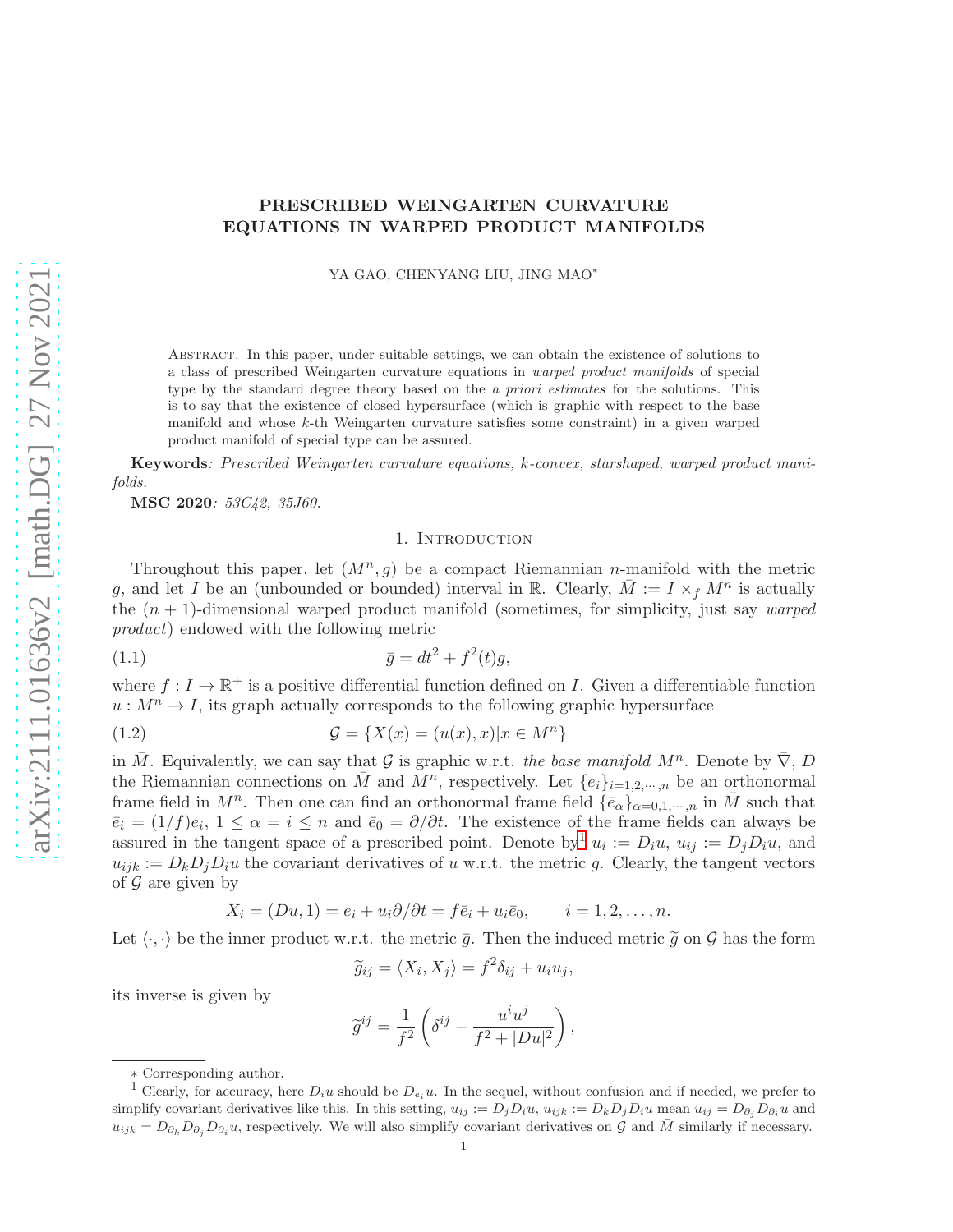where  $u^i = g^{ij}u_j = \delta^{ij}u_j$  and  $|Du|^2 = u^i u_i$ . Of course, in this paper we use the Einstein summation convention – repeated superscripts and subscripts should be made summation<sup>[2](#page-1-0)</sup>. The outward unit normal vector field of  $\mathcal G$  is given by

<span id="page-1-5"></span>
$$
\nu = \frac{1}{\sqrt{f^2 + |Du|^2}} \left( f \frac{\partial}{\partial t} - u^i f^{-1} e_i \right) = \frac{1}{\sqrt{f^2 + |Du|^2}} \left( f \overline{e}_0 - u^i \overline{e}_i \right),
$$

and the component  $h_{ij}$  of the second fundamental form A of G is computed as follows

(1.3) 
$$
h_{ij} = -\langle \bar{\nabla}_{X_j} X_i, \nu \rangle = \frac{1}{\sqrt{f^2 + |Du|^2}} \left( -fu_{ij} + 2f'u_iu_j + f^2f'\delta_{ij} \right).
$$

One can also see [\[3,](#page-17-0) Subsection 2.2] for the computations of the above geometric quantities. Denote by  $\lambda_1, \lambda_2, \ldots, \lambda_n$  the principal curvatures of G, which are actually the eigenvalues of the matrix  $(h_{ij})_{n\times n}$  w.r.t. the metric  $\tilde{g}$ . The so-called k-th Weingarten curvature at  $X(x)$  =  $(u(x), x) \in \mathcal{G}$  is defined as

(1.4) 
$$
\sigma_k(\lambda_1, \lambda_2, \cdots, \lambda_n) = \sum_{1 \leq i_1 < i_2 < \cdots < i_k \leq n} \lambda_{i_1} \lambda_{i_2} \cdots \lambda_{i_k}.
$$

 $V = f(u)\frac{\partial}{\partial t}$  is the position vector field<sup>[3](#page-1-1)</sup> of hypersurface G in  $\overline{M}$ , and clearly, for any  $x \in M^n$ ,  $V|x|$  is a one-to-one correspondence with  $X(x)$ . Let  $\nu(V)$  be the outward unit normal vector field along the hypersurface G and  $\lambda(V) = (\lambda_1, \lambda_2, \cdots, \lambda_n)$  be the principal curvatures of G at V. Define the annulus domain  $\overline{M}^+ \subset \overline{M}$  as follows

$$
\bar{M}^+ := \{(t, x) \in \bar{M}| r_1 \le t \le r_2\}
$$

with  $r_1 < r_2$ . In this paper, we consider the following Weingarten curvature equation

<span id="page-1-2"></span>(1.5) 
$$
\sigma_k(\lambda(V)) = \sum_{l=0}^{k-1} \alpha_l(u(x),x) \sigma_l(\lambda(V)), \quad \forall V \in \mathcal{G}, \quad 2 \leq k \leq n,
$$

where  $\{\alpha_l(u(x),x)\}_{l=0}^{k-1}$  are given smooth functions defined on G. The k-th Weingarten curvature  $\sigma_k(\lambda(V))$  is also called k-th mean curvature. Besides, when  $k = 1, 2$  and  $n, \sigma_k(\lambda(V))$  corresponds to the mean curvature, the scalar curvature and the Gaussian curvature of  $\mathcal G$  at  $V$ .

We also need the following conception:

**Definition 1.1.** For  $1 \leq k \leq n$ , let  $\Gamma_k$  be a cone in  $\mathbb{R}^n$  determined by

$$
\Gamma_k = \{ \lambda \in \mathbb{R}^n | \sigma_l(\lambda) > 0, \ l = 1, 2, \dots, k \}.
$$

A smooth graphic hypersurface  $\mathcal{G} \subset \overline{M}$  is called k-admissible if at every position vector  $V \in \mathcal{G}$ ,  $(\lambda_1, \lambda_2, \ldots, \lambda_n) \in \Gamma_k$ .

For the Eq. [\(1.5\)](#page-1-2), we can prove the following:

<span id="page-1-3"></span>**Theorem 1.2.** Let  $M^n$  be a compact Riemannian n-manifold  $(n \geq 3)$  and  $\overline{M} = I \times_f M^n$ , with the metric  $(1.1)$ , be the warped product manifold defined as before. Assume that the warping function f is positive differential,  $f' > 0$ , and  $\alpha_l(u(x), x) \in C^\infty(I \times M^n)$  are positive functions for all  $0 \leq l \leq k-1$ . Suppose that

(1.6) 
$$
\sigma_k(e) \left(\frac{f'}{f}\right)^k \geq \sum_{l=0}^{k-1} \alpha_l(u,x) \sigma_l(e) \left(\frac{f'}{f}\right)^l \quad for \ u \geq r_2,
$$

<span id="page-1-4"></span><span id="page-1-0"></span> $^2$  In this setting, repeated Latin letters should be made summation from 1 to n.

<span id="page-1-1"></span><sup>&</sup>lt;sup>3</sup> In  $\mathbb{R}^{n+1}$  or the hyperbolic  $(n+1)$ -space  $\mathbb{H}^{n+1}$ , there is no need to define the vector field V since these two spaces are two-points homogeneous and global coordinate system can be set up, and then  $X(x)$  can be seen as the position vector directly.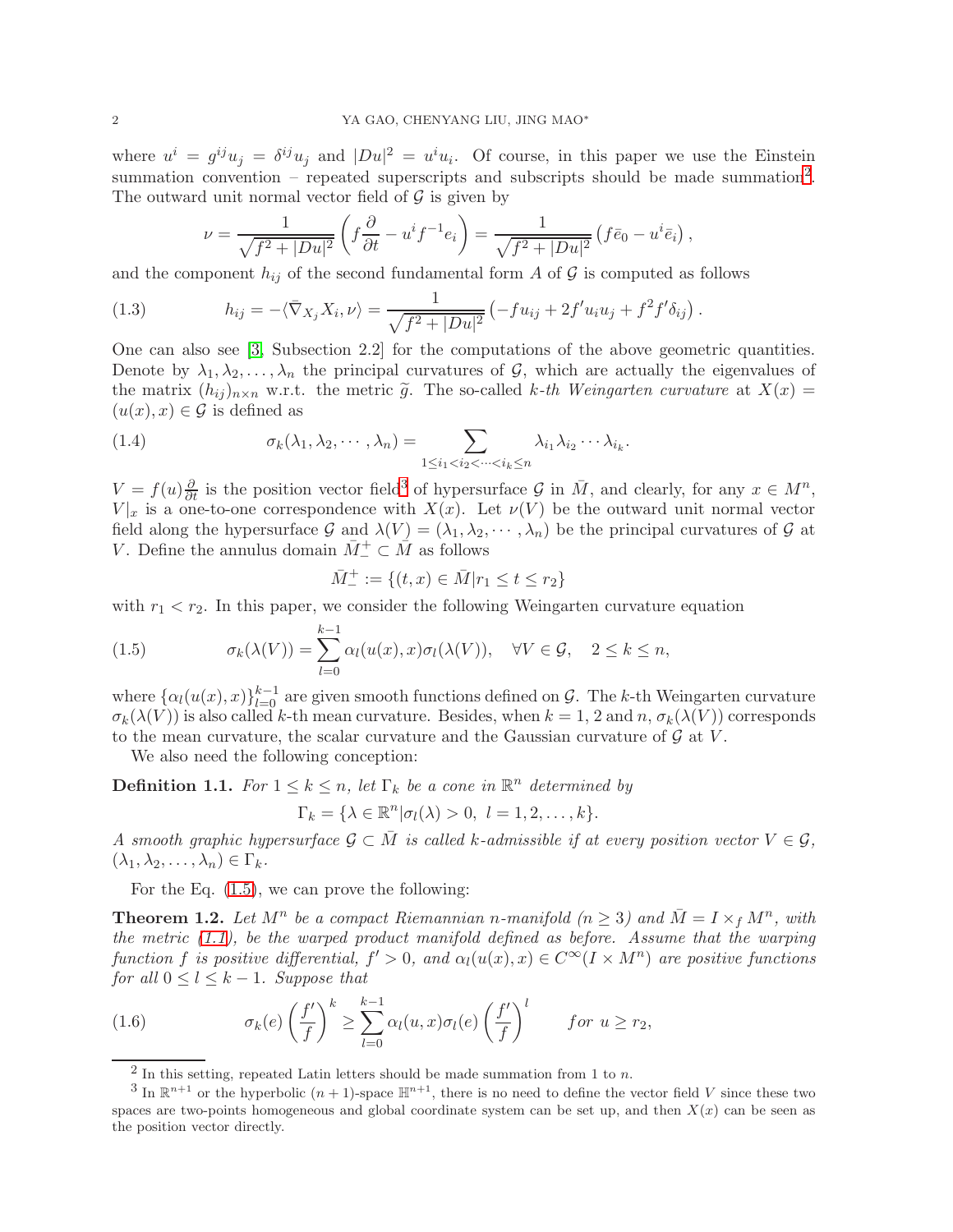<span id="page-2-2"></span>(1.7) 
$$
\sigma_k(e) \left(\frac{f'}{f}\right)^k \leq \sum_{l=0}^{k-1} \alpha_l(u,x) \sigma_l(e) \left(\frac{f'}{f}\right)^l \qquad \text{for } 0 < u \leq r_1,
$$

and

<span id="page-2-3"></span>(1.8) 
$$
\frac{\partial}{\partial u}\left[f^{k-l}(u)\alpha_l(u,x)\right] \leq 0 \quad \text{for } r_1 < u < r_2,
$$

where  $[r_1, r_2] \subset I$ ,  $e = (1, 1, \dots, 1)$ . Then there exists a smooth k-admissible, closed graphic hypersurface G contained in the interior of the annulus  $\overline{M}^+$  and satisfying the Eq. [\(1.5\)](#page-1-2).

<span id="page-2-1"></span>**Remark 1.1.** (1) The k-admissible and the graphic properties of the hypersurface  $\mathcal{G}$  make sure that the Eq.  $(1.5)$  is a single scalar second-order elliptic PDE of the graphic function u, which is the cornerstone of the a prior estimates given below. If furthermore  $M^n$  is convex, then  $M^n$ is diffeomorphic to  $\mathbb{S}^n$  (i.e., the Euclidean unit *n*-sphere),  $\mathcal G$  is also a graphic hypersurface over  $\mathbb{S}^n$  and should be starshaped. In this setting, Theorem [1.2](#page-1-3) degenerates into the following:

• **FACT 1**. Under the assumptions of Theorem [1.2,](#page-1-3) if furthermore  $M^n$  is convex, then there exists a smooth k-admissible, starshaped closed hypersurface  $\mathcal G$  contained in the interior of the annulus  $\bar{M}^{\pm}$  and satisfying the Eq. [\(1.5\)](#page-1-2).

(2) We refer readers to, e.g., [\[20,](#page-18-0) Appendix A], [\[22,](#page-18-1) pp. 204-211 and Chapter 7] for an introduction to the notion and properties of warped product manifolds. Submanifolds in warped product manifolds have nice geometric properties and interesting results can be expected – see, e.g., several nice eigenvalue estimates for the drifting Laplacian and the nonlinear p-Laplacian on minimal submanifolds in warped product manifolds of prescribed type have been shown in [\[17,](#page-17-1) Sections 3-5].

(3) The Eq. [\(1.5\)](#page-1-2) is actually a combination of elementary symmetric functions of eigenvalues of a given  $(0, 2)$ -type tensor. Equations of this type are important not only in the study of PDEs but also in the study of many important geometric problems. For instance, if  $\lambda(V)$  in the Eq. [\(1.5\)](#page-1-2) were replaced by eigenvalues of the Hessian  $D<sup>2</sup>u$  of a graphic function u defined over a bounded  $(k-1)$ -convex domain  $\Omega \subset \mathbb{R}^n$ , Krylov [\[14\]](#page-17-2) studied the corresponding PDE

(1.9) 
$$
\sigma_k(D^2u(x)) = \sum_{l=0}^{k-1} \alpha_l(x)\sigma_l(D^2u(x)), \quad \forall x \in \Omega,
$$

with a prescribed Dirichlet boundary condition (DBC for short) and coefficients  $\alpha_l(x) \geq 0$  for all  $0 \leq l \leq k-1$ , and observed that the natural admissible cone to make equation elliptic is  $\Gamma_k$ ; recently, Guan-Zhang [\[11\]](#page-17-3) showed that comparing with Krylov's this observation, for the admissible solution of Eq. [\(1.10\)](#page-2-0) with prescribed DBC in the sense that  $\lambda(D^2u) \in \Gamma_{k-1}$ , there is no sign requirement for the coefficient function of  $\alpha_{k-1}(x)$ . Moreover, they also investigated the solvability of the following fully nonlinear elliptic equation

$$
\sigma_k(D^2u+uI) = \sum_{l=0}^{k-1} \alpha_l(x)\sigma_l(D^2u+uI), \quad \forall x \in \mathbb{S}^n,
$$

for some unknown function  $u : \mathbb{S}^n \to \mathbb{R}$  defined over  $\mathbb{S}^n$ , where  $\alpha_l(x)$ ,  $0 \le l \le k-2$ , are positive functions; Fu-Yau [\[6,](#page-17-4) [7\]](#page-17-5) proposed an equation of this type in the study of the Hull-Strominger system in theoretical physics; Phong-Picard-Zhang investigated the Fu-Yau equation and its generalization in series works [\[24,](#page-18-2) [25,](#page-18-3) [26\]](#page-18-4). Recently, inspired by Krylov's and Guan-Zhang's works [\[11,](#page-17-3) [14\]](#page-17-2), Chen-Shang-Tu [\[2\]](#page-17-6) considered the following equation

<span id="page-2-0"></span>
$$
(1.10) \qquad \sigma_k(\kappa(X)) = \sum_{l=0}^{k-1} \alpha_l(X)\sigma_l(\kappa(X)), \quad \forall X \in \mathcal{M} \subset \mathbb{R}^{n+1}, \qquad 2 \le k \le n
$$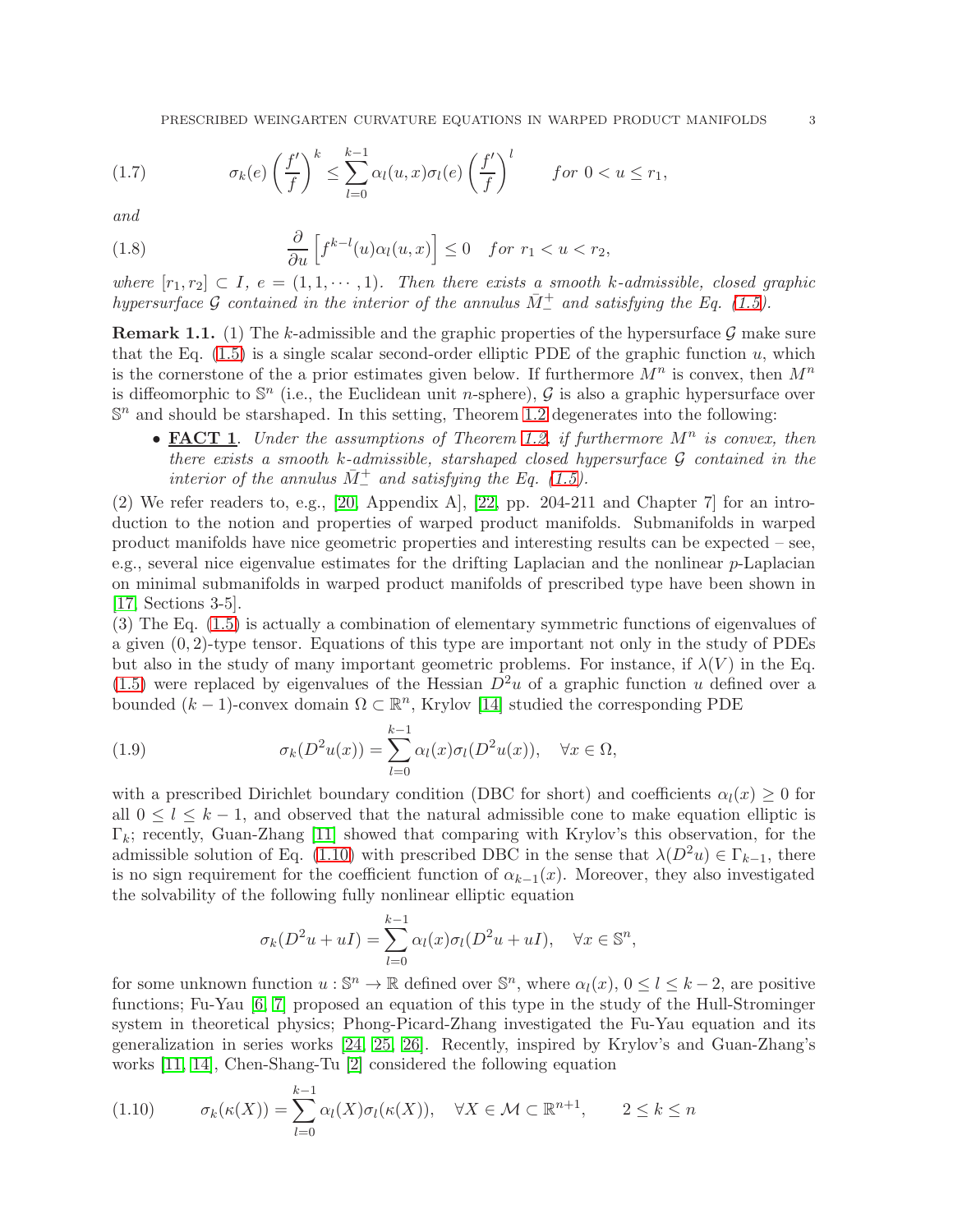on an embedded, closed starshaped n-hypersurface  $\mathcal{M}, n \geq 3$ , where  $\kappa(X)$  are principal curvatures of M at X, and  $\alpha_l(x)$ ,  $0 \leq l \leq k-1$ , are positive functions defined over M. Under the k-convexity for  $M$  and several other growth assumptions (see [\[2,](#page-17-6) Theorem 1.1]), they can show the existence of solutions to Eq. [\(1.10\)](#page-2-0). This result has already been generalized by Shang-Tu [\[27\]](#page-18-5) to the situation that the ambient space  $\mathbb{R}^{n+1}$  was replaced by the hyperbolic space  $\mathbb{H}^{n+1}$ .

If  $M^n = \mathbb{S}^n$ ,  $I = (0, \ell)$  with  $0 < \ell \leq \infty$ , putting a one-pint compactification topology by identifying all pairs  $\{0\} \times \mathbb{S}^n$  with a single point  $p^*$  to  $\overline{M}$  (see, e.g., [\[5,](#page-17-7) page 705] for this notion) and requiring that  $f(0) = 0$ ,  $f'(0) = 1$ , then the warped product manifold  $\overline{M}$  becomes the spherically symmetric manifold  $\widetilde{M} := [0, \ell) \times_f \mathbb{S}^n$ . The single point  $p^*$  is called the base point of  $M$ . Applying **FACT 1** in Remark [1.1](#page-2-1) directly, one has:

<span id="page-3-0"></span>**Corollary 1.3.** Under the assumptions of Theorem [1.2](#page-1-3) with additionally  $M^n = \mathbb{S}^n$ ,  $I = (0, \ell)$ with  $0 < \ell \leq \infty$ , one-pint compactification topology imposed,  $f(0) = 0$  and  $f'(0) = 1$ , then there exists a smooth k-admissible, starshaped  $(w.r.t.$  the base point  $p^*$ ), closed hypersurface  $\mathcal G$ contained in the interior of the annulus  $\overline{M}^+ \subset \widetilde{M}$  and satisfying the Eq. [\(1.5\)](#page-1-2).

**Remark 1.2.** (1) If furthermore the warping function f satisfies  $f''(t) + Kf(t) = 0$  for some constant  $K$ , i.e. the Jacobi equation, then

$$
f(t) = \begin{cases} \sin(\sqrt{K}t)/\sqrt{K}, & K > 0, \ \ell = \pi/\sqrt{K}, \\ t, & K = 0, \ \ell = \infty, \\ f(t) = \sinh(\sqrt{-K}t)/\sqrt{-K}, & K < 0, \ \ell = \infty, \end{cases}
$$

and moreover, in this setting,  $\widetilde{M}$  corresponds to  $\mathbb{S}^{n+1}(1/\sqrt{K})$  (i.e., the Euclidean  $(n + 1)$ sphere with radius  $1/\sqrt{K}$ ) with the antipodal point of  $p^*$  missed,  $\mathbb{R}^{n+1}$  and  $\mathbb{H}^{n+1}(K)$  (i.e., the hyperbolic  $(n + 1)$ -space with constant curvature  $K < 0$ , respectively. From this, one can see that spherically symmetric manifolds cover space forms as a special case and actually they were called generalized space forms by Katz and Kondo [\[12\]](#page-17-8).

(2) Clearly, our Corollary [1.3](#page-3-0) covers Chen-Shang-Tu's and Shang-Tu's main results in [\[2,](#page-17-6) [27\]](#page-18-5) (mentioned in (3) of Remark [1.1\)](#page-2-1) as special cases.

(3) Spherically symmetric manifolds have nice symmetry in non-radial direction, which leads to the fact that one can use this kind of manifolds as model space in the study of comparison theorems. In fact, Prof. J. Mao and his collaborators have used spherically symmetric manifolds as model space to successfully obtain Cheng-type eigenvalue comparison theorems for the first Dirichlet eigenvalue of the Laplacian on complete manifolds with radial (Ricci and sectional) curvatures bounded, Escobar-type eigenvalue comparison theorem for the first nonzero Steklov eigenvalue of the Laplacian on complete manifolds with radial sectional curvature bounded from above, heat kernel and volume comparison theorems for complete manifolds with suitable curvature constraints, and so on – see  $[5, 18, 19, 21, 29]$  $[5, 18, 19, 21, 29]$  $[5, 18, 19, 21, 29]$  $[5, 18, 19, 21, 29]$  $[5, 18, 19, 21, 29]$  for details.

This paper is organized as follows. In Section [2,](#page-3-1) we will list some useful formulas including several basic properties of  $\sigma_k$ , structure equations for hypersurfaces in warped product manifolds. A priori estimates (including  $C^0$ ,  $C^1$  and  $C^2$  estimates) for solutions to the Eq. [\(1.5\)](#page-1-2) will be shown continuously in Sections [3](#page-6-0)[-5.](#page-11-0) In Section [6,](#page-16-0) by applying the degree theory, together with the a priori estimates obtained, we can prove the existence of solutions to prescribed Weingarten curvature equations of type [\(1.5\)](#page-1-2).

## 2. Some useful formulae

<span id="page-3-1"></span>Except the setting of notations in Section [1,](#page-0-2) denote by  $\overline{\nabla}$ ,  $\nabla$  the Riemannian connections on  $\overline{M}$  and  $\overline{G}$ , respectively. The curvature tensors in  $\overline{M}$  and  $\overline{G}$  will be denoted by  $\overline{R}$  and  $R$ ,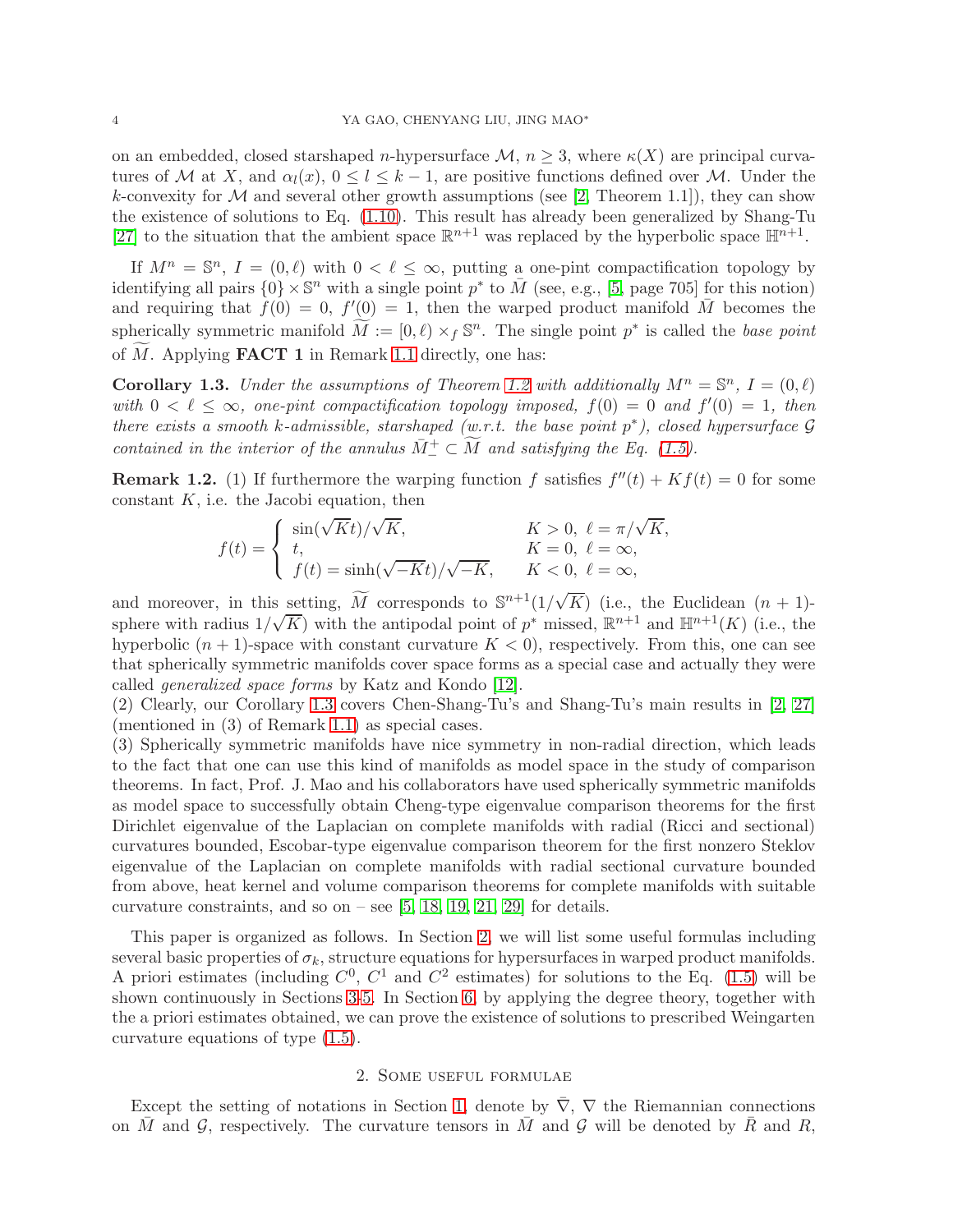respectively. Let  $\{E_0 = \nu, E_1, \cdots, E_n\}$  be an orthonormal frame field in G and  $\{\omega_0, \omega_1, \cdots, \omega_n\}$ is its associated dual frame field. The connections forms  $\{\omega_{ij}\}\$  and curvature forms  $\{\Omega_{ij}\}\$  in  $\mathcal G$ satisfy the structure equations

$$
d\omega_i - \sum_i \omega_{ij} \wedge \omega_j = 0, \quad \omega_{ij} + \omega_{ji} = 0,
$$

$$
d\omega_{ij} - \sum_{k} \omega_{ik} \wedge \omega_{kj} = \Omega_{ij} = -\frac{1}{2} \sum_{k,l} R_{ijkl} \omega_k \wedge \omega_l.
$$

The coefficients  $h_{ij}$ ,  $1 \leq i, j \leq n$ , of the second fundamental form are given by Weingarten equation

(2.1) 
$$
\omega_{i0} = \sum_j h_{ij} \omega_j.
$$

The covariant derivatives of the second fundamental form  $h_{ij}$  in  $\mathcal G$  are given by

$$
\sum_{k} h_{ijk}\omega_{k} = dh_{ij} + \sum_{l} h_{il}\omega_{lj} + \sum_{l} h_{lj}\omega_{li},
$$

$$
\sum_{l} h_{ijkl}\omega_{l} = dh_{ijk} + \sum_{l} h_{ljk}\omega_{li} + \sum_{l} h_{ilk}\omega_{lj} + \sum_{l} h_{ljl}\omega_{lk}.
$$

The Codazzi equation is

$$
(2.2) \t\t\t\t\t h_{ijk} - h_{ikj} = -\bar{R}_{0ijk},
$$

and the Ricci identity can be obtained as follows:

**Lemma 2.1.** (see also [\[3,](#page-17-0) Lemma 2.2]) Let  $X(x)$  be a point of G and  $\{E_0 = \nu, E_1, \dots, E_n\}$  be an adapted frame field such that each  $E_i$  is a principal direction and  $\omega_i^k = 0$  at  $X(x)$ . Let  $(h_{ij})$ be the second quadratic form of  $\mathcal G$ . Then, at the point  $X(x)$ , we have

<span id="page-4-1"></span>(2.3)  
\n
$$
h_{llii} = h_{iill} - h_{lm}(h_{mi}h_{il} - h_{ml}h_{ii}) - h_{mi}(h_{mi}h_{ll} - h_{ml}h_{li})
$$
\n
$$
+ \bar{R}_{0iil;l} - 2h_{ml}\bar{R}_{mili} + h_{il}\bar{R}_{0i0l} + h_{ll}\bar{R}_{0i0l}
$$
\n
$$
+ \bar{R}_{0lil;i} - 2h_{mi}\bar{R}_{mlil} + h_{ii}\bar{R}_{0l0l} + h_{li}\bar{R}_{0li0}.
$$

As mentioned in Section [1,](#page-0-2) one can suitably choose local coordinates such that  $\{e_i\}_{i=1,2,\dots,n}$  is an orthonormal frame field in  $M^n$ , and then one can find an orthonormal frame field  $\{\bar{e}_\alpha\}_{\alpha=0,1,\cdots,n}$ in  $\overline{M}$  such that  $\overline{e}_i = (1/f)e_i$ ,  $1 \leq \alpha = i \leq n$  and  $\overline{e}_0 = \partial/\partial t$ . Correspondingly, the associated dual frame field of  $\{\bar{e}_{\alpha}\}_{{\alpha}=0,1,\cdots,n}$  should be  $\{\theta_{\alpha}\}_{{\alpha}=0,1,\cdots,n}$  with  $\bar{\theta}_{i} = f\bar{\theta}_{i}, 1 \leq i \leq n$ , and  $\bar{\theta}_{0} = dt$ . Clearly,  $\{\theta_i\}_{i=1,\dots,n}$  is the dual frame field of the orthonormal frame field  $\{e_i\}_{i=1,2,\dots,n}$ . We have the following fact:

**Lemma 2.2.** (see [\[3\]](#page-17-0)) On the leaf  $M_t$  of the warped product manifold  $\overline{M} = I \times_f M^n$ , the curvature satisfies

<span id="page-4-0"></span>
$$
(2.4) \qquad \qquad \bar{R}_{ijk0} = 0
$$

and the principal curvature is given by

(2.5) 
$$
\kappa(t) = \frac{f'(t)}{f(t)}
$$

where the outward unit normal vector  $\bar{e}_0 = \frac{\partial}{\partial t}$  is chosen for each leaf  $M_t$ .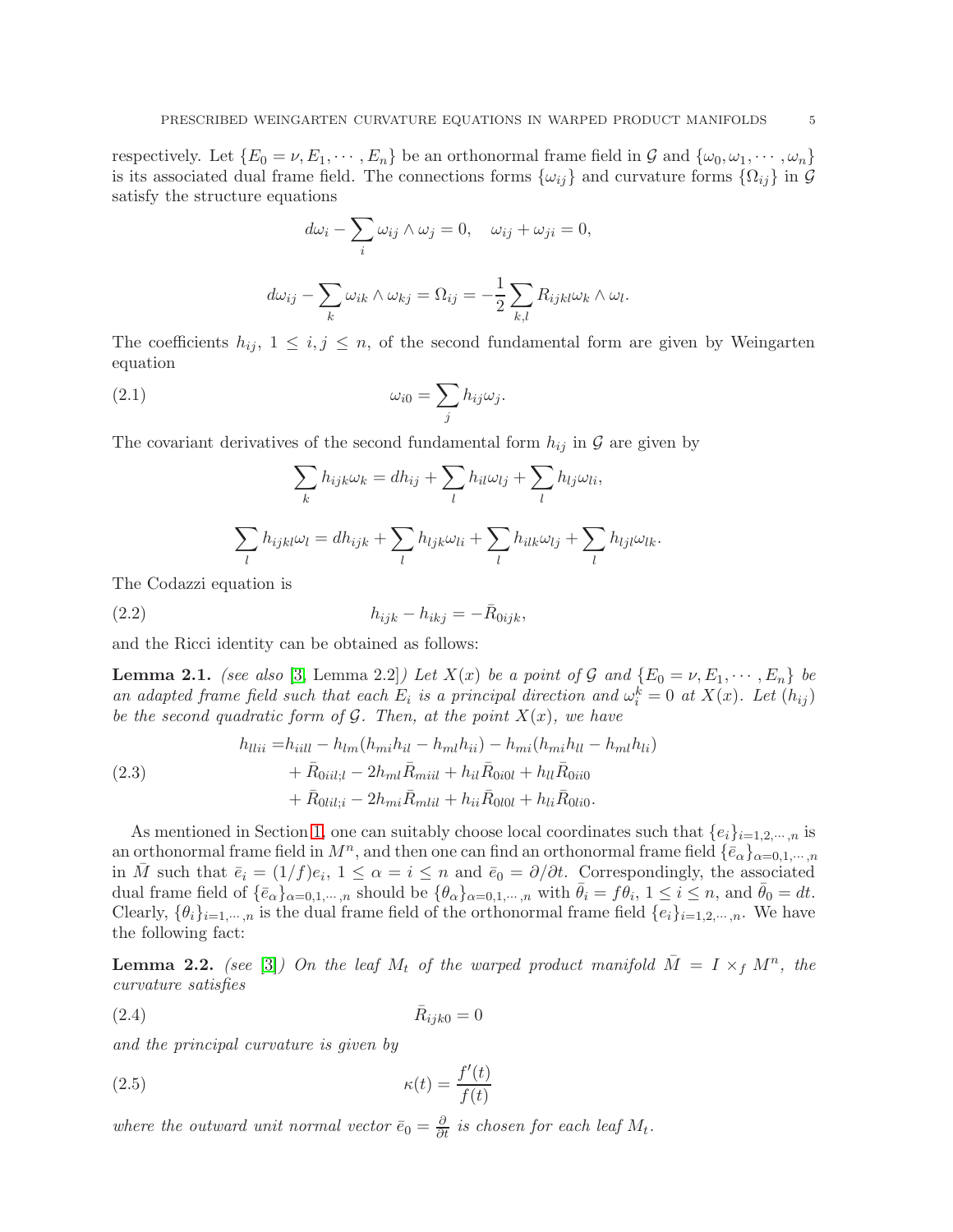**Remark 2.1.** In fact, the leaf  $M_t$  can also be seen as a closed graphic hypersurface in  $\overline{M}$ , which corresponds to the graph of some constant function, i.e.  $u = const.$ . Besides, we refer readers to [\[3,](#page-17-0) Section 2] or [\[23\]](#page-18-9) for the geometry of hypersurfaces in warped product manifolds if necessary.

<span id="page-5-0"></span>Consider two functions  $\tau : \mathcal{G} \to \mathbb{R}$  and  $\Lambda : \mathcal{G} \to \mathbb{R}$  given by

(2.6) 
$$
\tau = f \langle \nu, \bar{e}_0 \rangle = \langle V, \nu \rangle, \qquad \Lambda = \int_0^u f(s) ds,
$$

where  $V = f\bar{e}_0 = f\frac{\partial}{\partial t}$  is the position vector field and  $\nu$  is the outward unit normal vector field. Then we have:

<span id="page-5-4"></span>**Lemma 2.3.** (see [\[1\]](#page-17-10)) The gradient vector fields of the functions  $\tau$  and  $\Lambda$  are

<span id="page-5-1"></span>(2.7) 
$$
\nabla_{E_i} \Lambda = f \langle \bar{e}_0, E_i \rangle,
$$

<span id="page-5-2"></span>(2.8) 
$$
\nabla_{E_i} \tau = \sum_j \nabla_{E_j} \Lambda h_{ij},
$$

and the second order derivatives of  $\tau$  and  $\Lambda$  are given by

(2.9) 
$$
\nabla_{E_i,E_j}^2 \Lambda = -\tau h_{ij} + f' g_{ij},
$$

(2.10) 
$$
\nabla_{E_i,E_j}^2 \tau = -\tau \sum_k h_{ik} h_{kj} + f' h_{ij} + \sum_k (h_{ijk} + \bar{R}_{0ijk}) \nabla_{E_k} \Lambda.
$$

The following Newton-Maclaurin inequality will be used frequently (see, e.g., [\[16,](#page-17-11) [28\]](#page-18-10)).

<span id="page-5-3"></span>**Lemma 2.4.** Let  $\lambda \in \mathbb{R}^n$ . For  $0 \le l \le k \le n$ ,  $r > s \ge 0$ ,  $k \ge r$ ,  $l \ge s$ , we have

$$
k(n-l+1)\sigma_{l-1}(\lambda)\sigma_k(\lambda) \leq l(n-k+1)\sigma_l(\lambda)\sigma_{k-1}
$$

and

$$
\left[\frac{\sigma_k(\lambda)/C_n^k}{\sigma_l(\lambda)/C_n^l}\right]^{\frac{1}{k-l}} \le \left[\frac{\sigma_r(\lambda)/C_n^r}{\sigma_s(\lambda)/C_n^s}\right]^{\frac{1}{r-s}}, \quad \text{for } \lambda \in \Gamma_k.
$$

At end, we also need the following truth to ensure the ellipticity of the Eq. [\(3.1\)](#page-6-1).

**Lemma 2.5.** Let  $\mathcal{G} = \{(u(x), x) | x \in M^n\}$  be a smooth  $(k-1)$ -admissible closed hypersurface in  $\overline{M}$  and  $\alpha_l(u, x) \geq 0$  for any  $x \in M^n$  and  $0 \leq l \leq k-2$ . Then the operator

$$
G(h_{ij}(V), u, x) := \frac{\sigma_k(\lambda(V))}{\sigma_{k-1}(\lambda(V))} - \sum_{l=0}^{k-2} \alpha_l(u, x) \frac{\sigma_l(\lambda(V))}{\sigma_{k-1}(\lambda(V))}
$$

is elliptic and concave with respect to  $h_{ij}(V)$ .

Proof. The proof is almost the same with the one of [\[11,](#page-17-3) Proposition 2.2], and we prefer to omit here.  $\Box$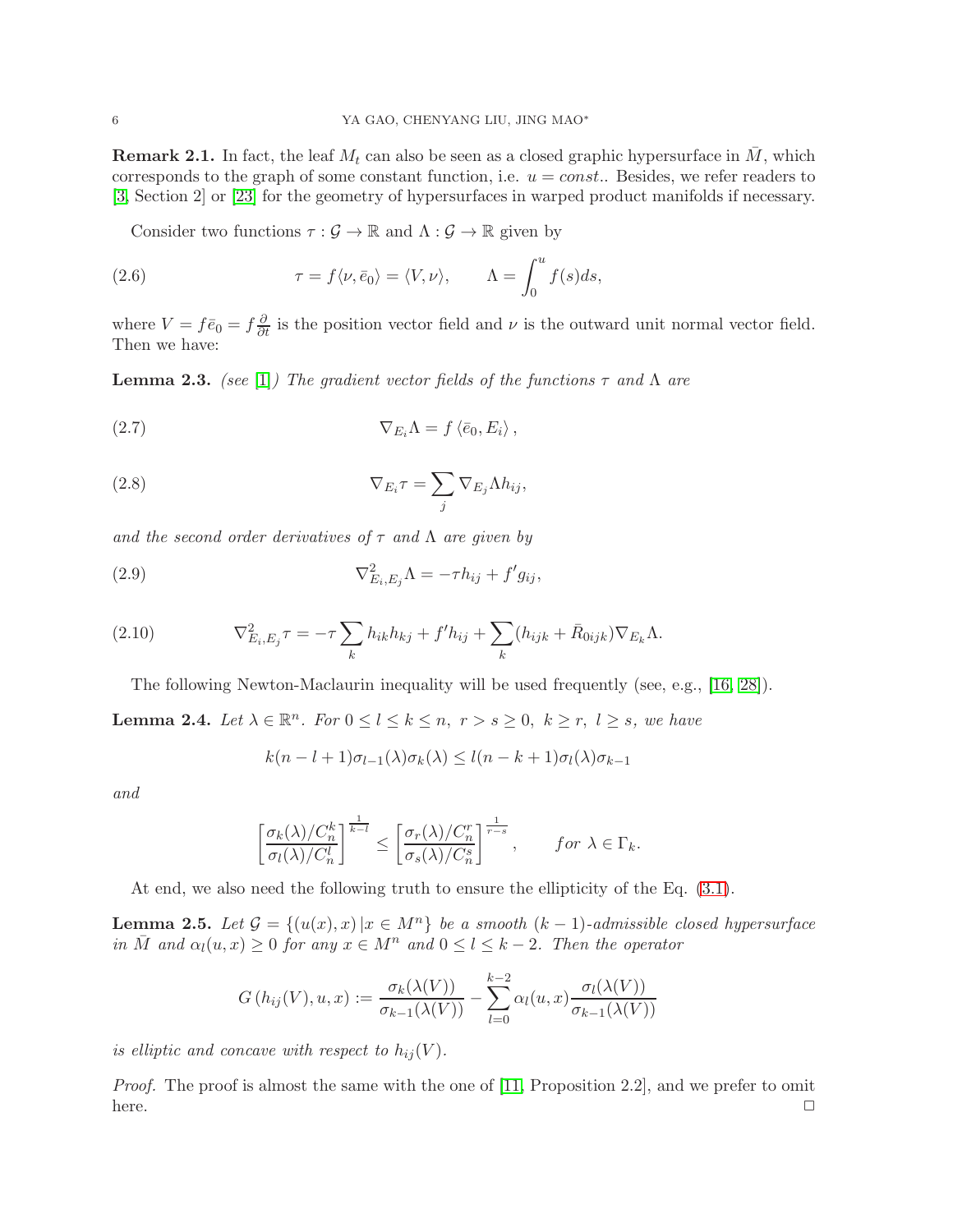3.  $C^0$  ESTIMATE

<span id="page-6-0"></span>We consider the family of equations for  $0 \le t \le 1$ ,

(3.1) 
$$
\frac{\sigma_k(\lambda(V))}{\sigma_{k-1}(\lambda(V))} - \sum_{l=0}^{k-2} t \alpha_l(u,x) \frac{\sigma_l(\lambda(V))}{\sigma_{k-1}(\lambda(V))} - \alpha_{k-1}(u,x,t) = 0,
$$

where

<span id="page-6-1"></span>
$$
\alpha_{k-1}(u,x,t) := t\alpha_{k-1}(u,x) + (1-t)\varphi(u)\frac{\sigma_k(e)}{\sigma_{k-1}(e)}\frac{f'}{f},
$$

and  $\varphi$  is a positive function defined on I and satisfying the following conditions:

(a)  $\varphi(u) > 0$ ;

- (b)  $\varphi(u) > 1$  for  $u \leq r_1$ ;
- (c)  $\varphi(u)$  < 1 for  $u \ge r_2$ ; (d)  $\varphi'(u) < 0$ .

<span id="page-6-2"></span>**Lemma 3.1** ( $C^0$  estimate). Assume that  $0 \leq \alpha_l(u, x) \in C^\infty(I \times M^n)$ . Under the assumptions [\(1.6\)](#page-1-4) and [\(1.7\)](#page-2-2) mentioned in Theorem [1.2,](#page-1-3) if  $\mathcal{G} = \{(u(x), x)|x \in M^n\} \subset \overline{M}$  is a smooth  $(k-1)$ -admissible, closed graphic hypersurface satisfied the curvature equation [\(3.1\)](#page-6-1) for a given  $t \in [0,1]$ , then

$$
r_1 \le u(x) \le r_2, \qquad \forall x \in M^n.
$$

*Proof.* Assume that  $u(x)$  attains its maximum at  $x_0 \in M^n$  and  $u(x_0) \ge r_2$ . Then from [\(1.3\)](#page-1-5), one has

$$
h_j^i = \frac{1}{v} \left[ f' \delta_j^i + \frac{1}{v^2} \left( f' u_j u^i - f u_j^i \right) \right],
$$

where  $v = \sqrt{f^2 + |Du|^2}$ , which implies

$$
h_j^i(x_0) = \frac{1}{f}\left(f'\delta_j^i - \frac{u_j^i}{f}\right) \ge \frac{f'}{f}\delta_j^i.
$$

Note that  $\frac{\sigma_k}{\sigma_{k-1}}$  and  $\frac{\sigma_{k-1}}{\sigma_l}$  with  $0 \le l \le k-2$  is concave in  $\Gamma_{k-1}$ . Thus,

$$
\frac{\sigma_k}{\sigma_{k-1}}(h_j^i) \ge \frac{\sigma_k}{\sigma_{k-1}} \left( \frac{f'}{f} \delta_j^i \right) + \frac{\sigma_k}{\sigma_{k-1}} \left( -\frac{1}{f^2} u_j^i \right) \ge \frac{\sigma_k}{\sigma_{k-1}} \left( \frac{f'}{f} \delta_j^i \right).
$$

Therefore, it follows that

$$
\frac{\sigma_k(\lambda(V))}{\sigma_{k-1}(\lambda(V))} \ge \frac{\sigma_k(e)}{\sigma_{k-1}(e)} \frac{f'}{f}.
$$

Similarly, one can get

$$
\frac{\sigma_l(\lambda(V))}{\sigma_{k-1}(\lambda(V))} \leq \frac{\sigma_l(e)}{\sigma_{k-1}(e)} \left(\frac{f}{f'}\right)^{k-l-1}.
$$

Combining with the above two inequalities, we have

$$
\frac{\sigma_k(e)}{\sigma_{k-1}(e)} \frac{f'}{f} - \sum_{l=0}^{k-2} t \alpha_l(u, x) \frac{\sigma_l(e)}{\sigma_{k-1}(e)} \left(\frac{f}{f'}\right)^{k-l-1} \le \alpha_{k-1}(u, x, t).
$$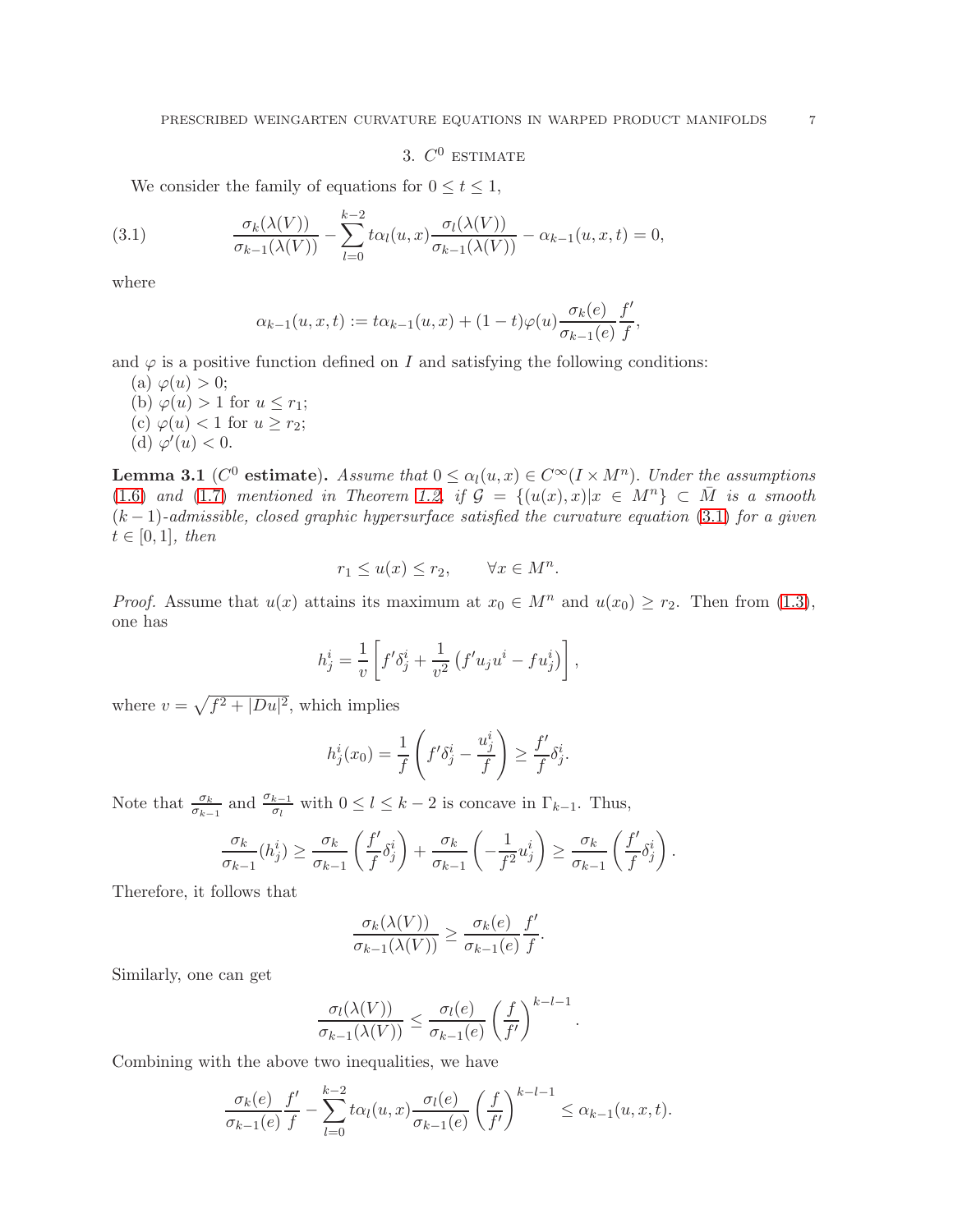Clearly, if  $t = 0$ , the above inequality is contradict with [\(3.1\)](#page-6-1). When  $0 < t \leq 1$ , we can obtain

$$
\alpha_{k-1}(u,x) = \left(1 - \frac{1}{t}\right)\varphi\frac{f'}{f}\frac{\sigma_k(e)}{\sigma_{k-1}(e)} + \frac{1}{t}\alpha_{k-1}(x,u,t)
$$
  
\n
$$
\geq \left(\frac{1}{t}\frac{f'}{f} - \left(1 - \frac{1}{t}\right)\varphi\frac{f'}{f}\right)\frac{\sigma_k(e)}{\sigma_{k-1}(e)} - \sum_{l=0}^{k-2} \alpha_l(u,x)\frac{\sigma_l(e)}{\sigma_{k-1}(e)}\left(\frac{f}{f'}\right)^{k-l-1}
$$
  
\n
$$
>\frac{f'}{f}\frac{\sigma_k(e)}{\sigma_{k-1}(e)} - \sum_{l=0}^{k-2} \alpha_l(u,x)\frac{\sigma_l(e)}{\sigma_{k-1}(e)}\left(\frac{f}{f'}\right)^{k-l-1},
$$

which is contradict with

$$
\frac{f'}{f} \frac{\sigma_k(e)}{\sigma_{k-1}(e)} - \sum_{l=0}^{k-2} \alpha_l(u, x) \frac{\sigma_l(e)}{\sigma_{k-1}(e)} \left(\frac{f}{f'}\right)^{k-l-1} \ge \alpha_{k-1}(u, x)
$$

in view of [\(1.6\)](#page-1-4) and the condition  $\varphi(u) < 1$  for  $u \ge r_2$ . This shows sup  $u \le r_2$ . Similarly, we can obtain inf  $u \ge r_1$  in view of [\(1.7\)](#page-2-2) and the condition  $\varphi(u) > 1$  for  $u \le r_1$ . Our proof is finished.  $\Box$ 

Now, we can prove the following uniqueness result.

<span id="page-7-0"></span>**Lemma 3.2.** For  $t = 0$ , there exists a unique admissible solution of the Eq. [\(3.1\)](#page-6-1), namely  $\mathcal{G}_0 = \{(u(x), x) \in M | u(x) = u_0\},\$  where  $u_0$  is the unique solution of  $\varphi(u_0) = 1$ .

*Proof.* Let  $\mathcal{G}_0$  be a solution of [\(3.1\)](#page-6-1), and then for  $t = 0$ ,

$$
\frac{\sigma_k(\lambda(V))}{\sigma_{k-1}(\lambda(V))} - \varphi(u) \frac{\sigma_k(e)}{\sigma_{k-1}(e)} \frac{f'}{f} = 0.
$$

Assume that  $u(x)$  attains its maximum  $u_{\text{max}}$  at  $x_0 \in M^n$ . Then one has

$$
\frac{\sigma_k(\lambda(V))}{\sigma_{k-1}(\lambda(V))} \ge \frac{\sigma_k(e)}{\sigma_{k-1}(e)} \frac{f'}{f},
$$

which implies

 $\varphi(u_{\max}) \geq 1.$ 

Similarly, the minimum  $u_{\min}$  of  $u(x)$  satisfies

$$
\varphi(u_{\min}) \leq 1.
$$

Since  $\varphi$  is a decreasing function, we obtain

$$
\varphi(u_{\max}) = \varphi(u_{\min}) = 1,
$$

which implies that  $u(x_0) = u_0$  for any  $(u(x), x) \in \mathcal{G}_0$ , with  $u_0$  the unique solution of  $\varphi(u_0) = 1$ .  $\Box$ 

4.  $C^1$  estimate

We can rewritten the Eq.  $(3.1)$  as follows:

$$
G(h_{ij}(V), u, x, t) = \frac{\sigma_k(\kappa(V))}{\sigma_{k-1}(\kappa(V))} - \sum_{l=0}^{k-2} t \alpha_l(u, x) \frac{\sigma_l(\kappa(V))}{\sigma_{k-1}(\kappa(V))} = \alpha_{k-1}(u, x, t).
$$

For convenience, we will simplify notations as follows:

$$
G_k(h_{ij}(V)) := \frac{\sigma_k(\lambda(V))}{\sigma_{k-1}(\lambda(V))}, \qquad G_l(h_{ij}(V)) =: -\frac{\sigma_l(\lambda(V))}{\sigma_{k-1}(\lambda(V))},
$$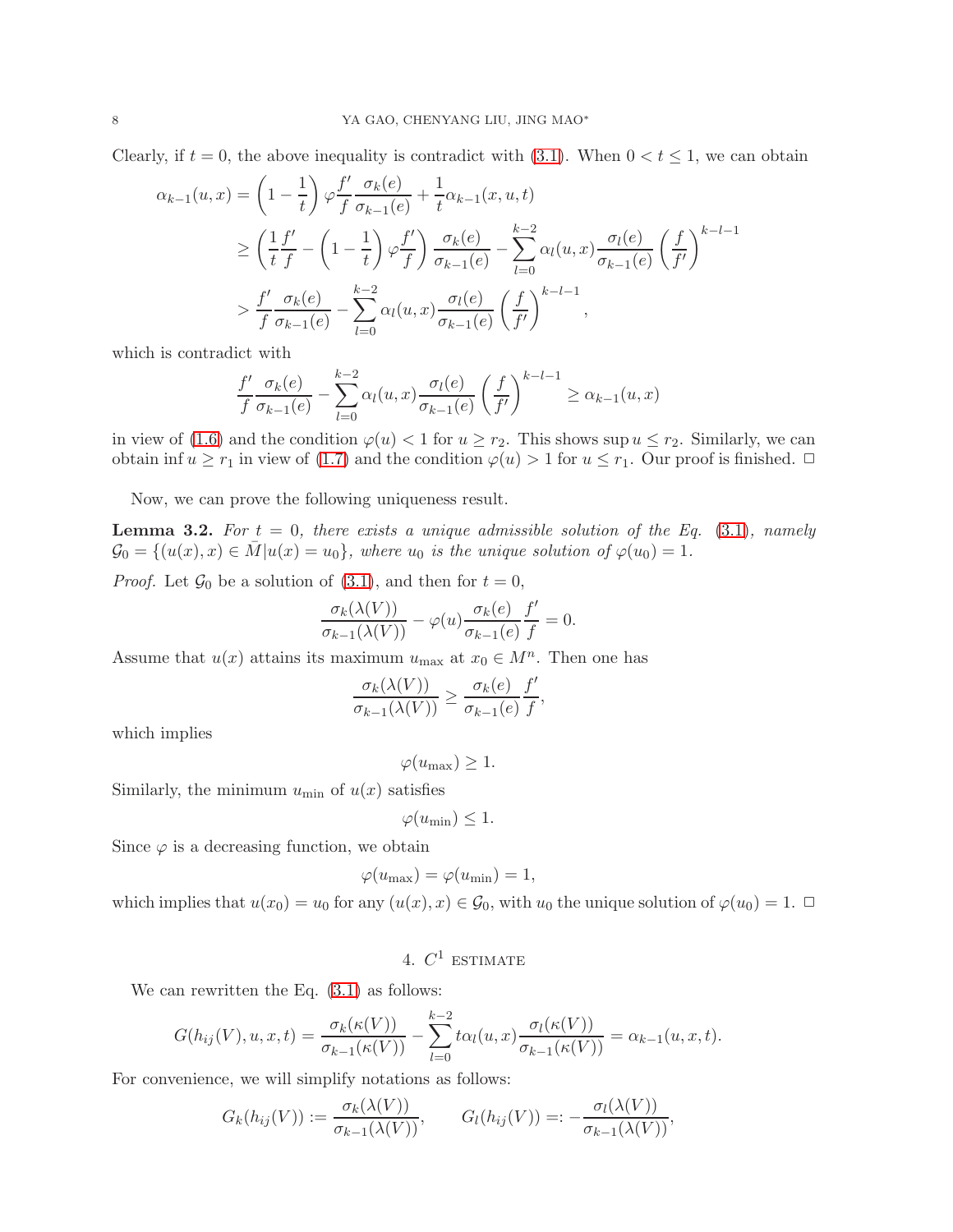and

$$
G^{ij}(\lambda(V)):=\frac{\partial G}{\partial h_{ij}},\quad G^{ij,rs}(\lambda(V)):=\frac{\partial^2 G}{\partial h_{ij}\partial h_{rs}}.
$$

<span id="page-8-1"></span>**Lemma 4.1** ( $C^1$  estimate). Assume that  $k \geq 2$  and

 $\alpha_l(u, x) \geq c_l > 0, \qquad \forall x \in M^n$ 

for  $0 \leq l \leq k-1$ . Under the assumption [\(1.8\)](#page-2-3), if the smooth  $(k-1)$ -admissible, closed graphic hypersurface G satisfies the Eq. [\(1.5\)](#page-1-2) and u has positive upper and lower bounds, then there exists a constant C depending on n, k, c<sub>l</sub>,  $|\alpha_l|_{C^1}$ , the  $C^0$  bound of f and the curvature tensor  $\overline{R}$ , the minimum and maximum values of u such that

$$
|\nabla u(x)| \le C, \qquad \forall x \in M^n.
$$

Proof. First, we know from (1.3) and [\(2.6\)](#page-5-0) that

$$
\tau = \frac{f^2(u)}{\sqrt{f^2(u) + |Du|^2}}.
$$

It is sufficient to obtain a positive lower bound of  $\tau$ . Define

$$
\psi = -\log \tau + \gamma(\Lambda),
$$

where  $\gamma(t)$  is a function chosen later. Assume that  $x_0$  is the maximum value point of  $\psi$ . If V is parallel to the normal direction  $\nu$  of G at  $x_0$ , our result holds since  $\langle V, \nu \rangle = |V|$ . So, we assume that V is not parallel to the normal direction  $\nu$  at  $x_0$ , we may choose the local orthonormal frame field  $\{E_1, \dots, E_n\}$  on  $\mathcal G$  satisfying

<span id="page-8-0"></span>
$$
\langle V, E_1 \rangle \neq 0
$$
 and  $\langle V, E_i \rangle = 0$ ,  $\forall i \geq 2$ .

Then, we arrive at  $x_0$ ,

(4.1)  $\tau_i = \tau \gamma' \Lambda_i$ 

and

$$
\psi_{ii} = -\frac{\tau_{ii}}{\tau} + \frac{(\tau_i)^2}{\tau^2} + \gamma'' \Lambda_i^2 + \gamma' \Lambda_{ii}
$$
  
= 
$$
-\frac{1}{\tau} \left( \sum_k (h_{iik} + \bar{R}_{0iik}) \Lambda_k + f'h_{ii} - \tau h_{ii}^2 \right)
$$
  
+ 
$$
((\gamma')^2 + \gamma'') \Lambda_i^2 + \gamma'(f' - \tau h_{ii})
$$

in view of

$$
\tau_{ii} = \sum_{k} (h_{iik} + \bar{R}_{0iik}) \langle V, E_k \rangle + f'h_{ii} - \tau \sum_{k} h_{ik}h_{ki}.
$$

By  $(2.7)$ ,  $(2.8)$  and  $(4.1)$ , we have at  $x_0$ 

(4.2) 
$$
h_{11} = \tau \gamma', \quad h_{1i} = 0, \quad \forall \ i \ge 2.
$$

Therefore, we can rotate the coordinate system such that  ${E_i}_{i=1}^n$  are the principal curvature directions of the second fundamental form  $h_{ij}$ , i.e.  $h_{ij} = h_{ii} \delta_{ij}$ . Since  $\Lambda_1 = \langle V, E_1 \rangle$ ,  $\Lambda_i = \langle V, E_i \rangle$ for any  $i \geq 2$ . So, we can get

$$
G^{ii}\psi_{ii} = -\frac{f'}{\tau}G^{ii}h_{ii} - \frac{1}{\tau}G^{ii}(h_{ii1} + \bar{R}_{0ii1})\Lambda_1 + G^{ii}h_{ii}^2 + ((\gamma')^2 + \gamma'')G^{11}\Lambda_1^2 + \gamma'G^{ii}(f' - \tau h_{ii}).
$$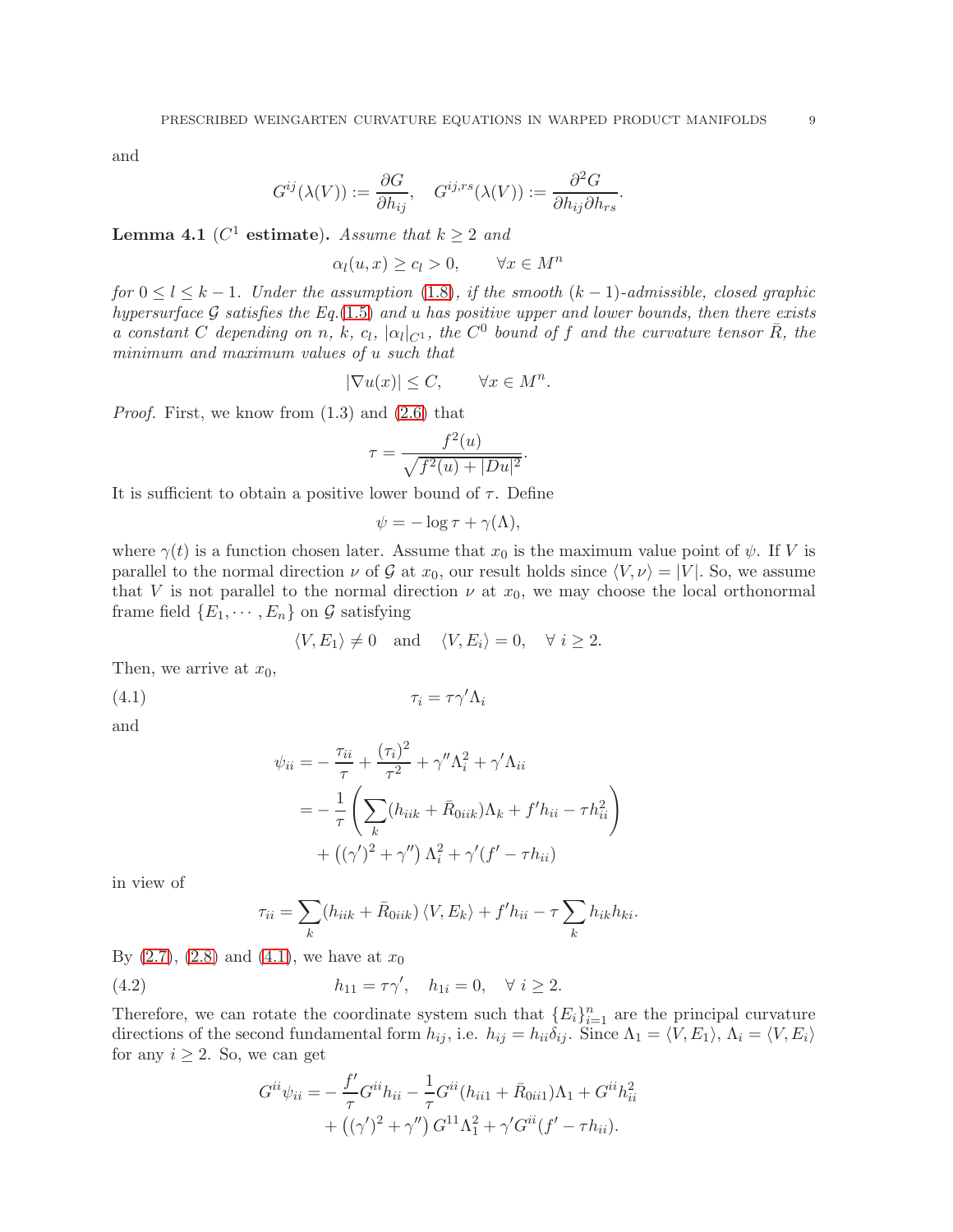Noting that

$$
G^{ij}h_{ij} = G - \sum_{l=0}^{k-2} (k-l)\alpha_l G_l = \alpha_{k-1}(u, x, t) - \sum_{l=0}^{k-2} (k-l)\alpha_l G_l
$$

and

$$
G^{ij}h_{ij1} = \nabla_1 \alpha_{k-1}(u, x, t) - \sum_{l=0}^{k-2} t \nabla_1 \alpha_l G_l,
$$

we conclude

<span id="page-9-2"></span>
$$
G^{ii}\psi_{ii} = \frac{\Lambda_1}{\tau} \left( -\nabla_1 \alpha_{k-1}(u, x, t) + \sum_{l=0}^{k-2} t \nabla_1 \alpha_l G_l \right)
$$
  
+ 
$$
\frac{f'}{\tau} \left( -\alpha_{k-1}(u, x, t) + \sum_{l=0}^{k-2} (k-l) \alpha_l G_l \right) + G^{ii} h_{ii}^2
$$
  
- 
$$
\frac{1}{\tau} G^{ii} \bar{R}_{0ii1} \Lambda_1 + ((\gamma')^2 + \gamma'') G^{11} \Lambda_1^2 + \gamma' G^{ii} (f' - \tau h_{ii})
$$
  
= 
$$
\frac{1}{\tau} \left( -\Lambda_1 \nabla_1 \alpha_{k-1}(u, x, t) - f' \alpha_{k-1}(u, x, t) \right)
$$
  
+ 
$$
\frac{1}{\tau} \sum_{l=0}^{k-2} t G_l \left( \Lambda_1 \nabla_1 \alpha_l + f'(k-l) \alpha_l \right) + G^{ii} h_{ii}^2
$$
  
- 
$$
\frac{1}{\tau} G^{ii} \bar{R}_{0ii1} \Lambda_1 + ((\gamma')^2 + \gamma'') G^{11} \Lambda_1^2 + \gamma' G^{ii} (f' - \tau h_{ii}).
$$

Since  $\langle V, E_i \rangle = 0$  for  $i = 2, \dots, n$ , we obtain

$$
V = \langle V, E_1 \rangle E_1 + \langle V, \nu \rangle \nu = \Lambda_1 E_1 + \tau \nu,
$$

which results in

$$
\Lambda_1 \nabla_1 \alpha_l(u, x) + (k-l) f' \alpha_l(u, x) = \overline{\nabla}_V \alpha_l(u, x) + (k-l) f' \alpha_l(u, x) - \tau \overline{\nabla}_V \alpha_l(u, x).
$$

We know from the assumption [\(1.8\)](#page-2-3) that

<span id="page-9-0"></span>
$$
[(k-l)f'\alpha_l(u,x)+\nabla_V\alpha_l(u,x)]=\left[(k-l)f'\alpha_l(u,x)+f\frac{\partial\alpha_l(u,x)}{\partial u}\right]\leq 0.
$$

Thus,

(4.4) 
$$
\Lambda_1 \nabla_1 \alpha_l(u, x) + (k-l) f' \alpha_l(u, x) \leq -\tau \bar{\nabla}_V \alpha_l(u, x)
$$

and

<span id="page-9-1"></span>
$$
(4.5) \qquad \Lambda_1 \nabla_1 \alpha_{k-1}(u,x,t) + f' \alpha_{k-1}(u,x,t) \leq (1-t)\varphi' \frac{\sigma_k(e)}{\sigma_{k-1}(e)} - \tau \bar{\nabla}_V \alpha_{k-1}(u,x,t).
$$

Taking [\(4.4\)](#page-9-0) and [\(4.5\)](#page-9-1) into [\(4.3\)](#page-9-2), we have at  $x_0$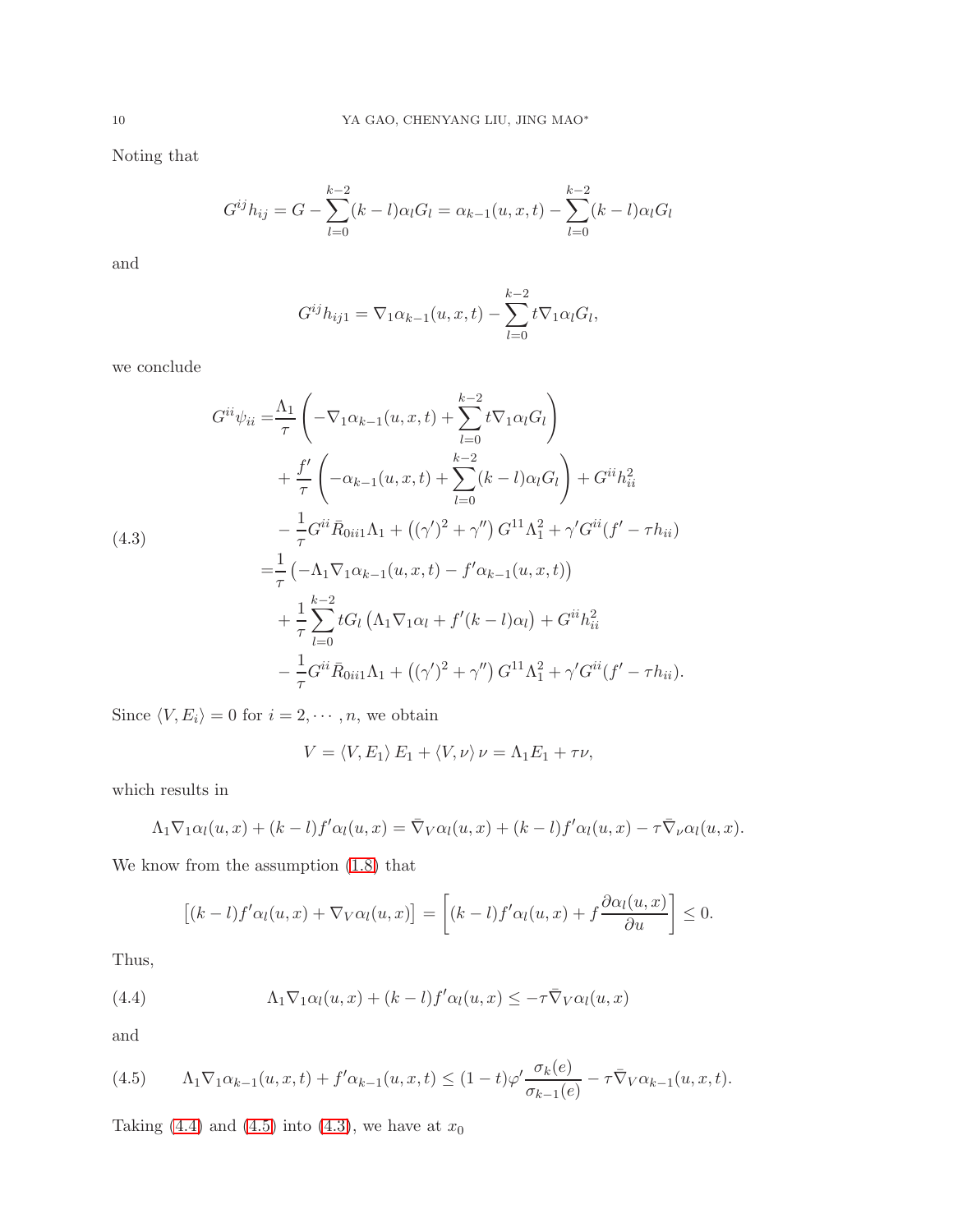<span id="page-10-0"></span>
$$
0 \geq G^{ii}\varphi_{ii}
$$
  
\n
$$
\geq G^{ii}h_{ii}^2 + ((\gamma')^2 + \gamma'') G^{11}\Lambda_1^2 + \gamma' G^{ii}(f' - \tau h_{ii}) - \frac{1}{\tau}G^{ii}\bar{R}_{0ii1}\Lambda_1
$$
  
\n
$$
-t\sum_{l=0}^{k-2} G_l \bar{\nabla}_{\nu}\alpha_l(u, x) - \frac{(1-t)}{\tau}\varphi' \frac{\sigma_k(e)}{\sigma_{k-1}(e)} + \bar{\nabla}_{\nu}\alpha_{k-1}(u, x, t)
$$
  
\n
$$
= G^{ii}\left(h_{ii} - \frac{1}{2}\gamma'\tau\right)^2 + ((\gamma')^2 + \gamma'') G^{11}\Lambda_1^2 + G^{ii}\left(\gamma'f' - \frac{1}{4}(\gamma')^2\tau^2\right)
$$
  
\n
$$
- \frac{1}{\tau}G^{ii}\bar{R}_{0ii1}\Lambda_1 - t\sum_{l=0}^{k-2} G_l \bar{\nabla}_{\nu}\alpha_l(u, x) - \frac{(1-t)}{\tau}\varphi' \frac{\sigma_k(e)}{\sigma_{k-1}(e)} + \bar{\nabla}_{\nu}\alpha_{k-1}(u, x, t).
$$

Choosing

$$
\gamma(t) = -\frac{\alpha}{t}
$$

for sufficiently large positive constant  $\alpha$ , we have

$$
\gamma'(t) = \frac{\alpha}{t^2}, \quad \gamma''(t) = -\frac{2\alpha}{t^3}.
$$

Therefore, [\(4.6\)](#page-10-0) becomes

<span id="page-10-2"></span>(4.7) 
$$
0 \geq G^{ii} \left( \gamma' f' - \frac{1}{4} (\gamma')^2 \tau^2 \right) - c_1 \left( \sum_{l=0}^{k-2} |G_l| + 1 \right) - \frac{1}{\tau} G^{ii} \bar{R}_{0ii1} \Lambda_1
$$

in view of

$$
(\gamma')^2 + \gamma'' \ge 0,
$$

where  $c_1$  is a positive constant depending on  $|\alpha_l|_{C^1}$ . Since  $V = \langle V, E_1 \rangle E_1 + \langle V, \nu \rangle \nu$ , we can find that  $V \perp \text{Span}(E_2, \dots, E_n)$ , i.e., V is orthogonal with the subspace spanned by  $E_2, \dots, E_n$ . On the other hand,  $E_1, \nu$  are orthogonal with  $Span(E_2, \dots, E_n)$ . It is possible to choose suitable coordinate system such that  $\overline{E}_1 \perp \text{Span}(E_2, \dots, E_n)$ , which implies that the pairs  $\{V, \overline{E}_1\}$  and  $\{\nu, E_1\}$  lie in the same plane and

$$
\mathrm{Span}(E_2, ..., E_n) = \mathrm{Span}(\bar{E}_2, \cdots, \bar{E}_n),
$$

where of course  $\{\bar{E}_0 = \bar{e}_0, \bar{E}_1, \dots, \bar{E}_n\}$  is a local orthonormal frame field in  $\bar{M}$ . Therefore, we can choose  $E_2 = \overline{E}_2, \ldots, E_n = \overline{E}_n$ , and then vectors  $\nu$  and  $E_1$  can be decomposed into

$$
\nu = \langle \nu, \bar{e}_0 \rangle \bar{e}_0 + \langle \nu, \bar{E}_1 \rangle \bar{E}_1 = \frac{\tau}{f} \bar{e}_0 + \langle \nu, \bar{E}_1 \rangle \bar{E}_1,
$$
  

$$
E_1 = \langle E_1, \bar{e}_0 \rangle \bar{e}_0 + \langle E_1, \bar{E}_1 \rangle \bar{E}_1.
$$

By [\(2.4\)](#page-4-0) and the fact  $V = \Lambda_1 E_1 + \tau \nu$ , we can obtain

<span id="page-10-1"></span>(4.8)  
\n
$$
\begin{split}\n\bar{R}_{0ii1} &= \bar{R}(\nu, E_i, E_i, E_1) \\
&= \frac{\tau}{f} \langle E_1, \bar{e}_0 \rangle \, \bar{R}(\bar{e}_0, \bar{E}_i, \bar{E}_i, \bar{e}_0) + \langle \nu, \bar{E}_1 \rangle \, \langle E_1, \bar{E}_1 \rangle \, \bar{R}(\bar{E}_1, \bar{E}_i, \bar{E}_i, \bar{E}_1) \\
&= \frac{\tau}{f} \langle E_1, \bar{e}_0 \rangle \, \bar{R}(\bar{e}_0, \bar{E}_i, \bar{E}_i, \bar{e}_0) - \tau \frac{\langle \nu, \bar{E}_1 \rangle^2}{\Lambda_1} \bar{R}(\bar{E}_1, \bar{E}_i, \bar{E}_i, \bar{E}_1) \\
&= \tau \left( \frac{1}{f} \langle E_1, \bar{e}_0 \rangle \, \bar{R}(\bar{e}_0, \bar{E}_i, \bar{E}_i, \bar{e}_0) - \frac{\langle \nu, \bar{E}_1 \rangle^2}{\Lambda_1} \bar{R}(\bar{E}_1, \bar{E}_i, \bar{E}_i, \bar{E}_1) \right),\n\end{split}
$$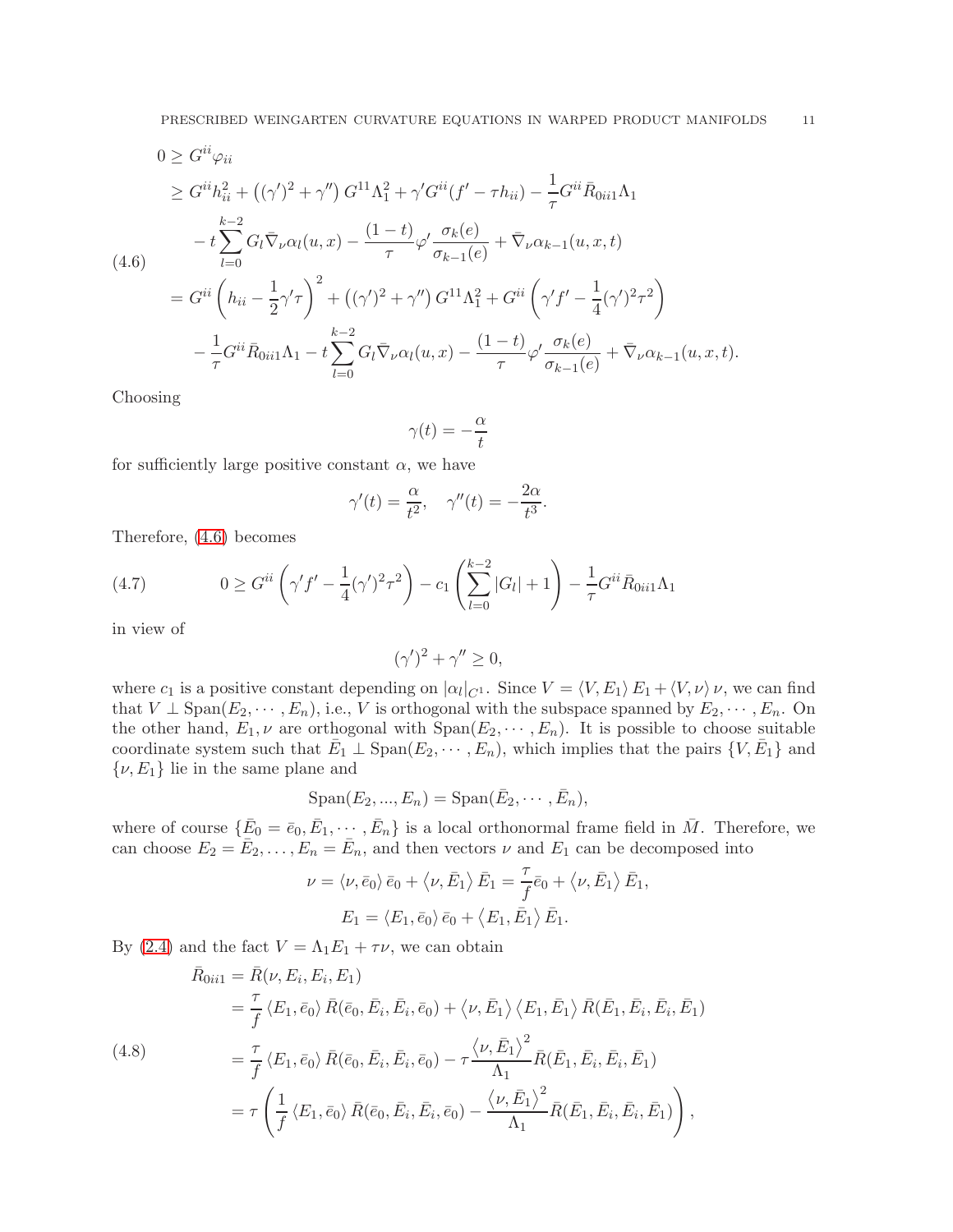where the third equality comes from  $\langle V, \bar{E}_1 \rangle = 0$ . Substituting [\(4.8\)](#page-10-1) into [\(4.7\)](#page-10-2) yields

(4.9) 
$$
0 \geq G^{ii} \left( \gamma' f' - \frac{1}{4} (\gamma')^2 \tau^2 \right) - c_1 \left( \sum_{l=0}^{k-2} |G_l| + 1 \right) - c_2 \sum_i G^{ii}
$$

where  $c_2 > 0$  depends on the  $C^0$  bound of f and the curvature tensor  $\bar{R}$ . To continue our proof, we need to estimate  $G_l$  for  $0 \le l \le k-2$ . Let  $P \in \mathbb{R}$  be a fixed positive number.

(I) If  $\frac{\sigma_k}{\sigma_{k-1}} \leq P$ , then we get from  $\alpha_l \geq c_l$  that

$$
|G_l| = \frac{\sigma_l}{\sigma_{k-1}} \le \frac{1}{\alpha_l} \left( \frac{\sigma_k}{\sigma_{k-1}} + \alpha_l(u, x, t) \right) \le c_3(P + 1),
$$

where the constant  $c_3 > 0$  depends on  $c_l$ ,  $|\alpha_l|_{C^0}$ .

(II) If  $\frac{\sigma_k}{\sigma_{k-1}} > P$ , then by Lemma [2.4,](#page-5-3) one has

$$
|G_l| = \frac{\sigma_l}{\sigma_{k-1}} \le \frac{\sigma_l}{\sigma_{l+1}} \cdot \frac{\sigma_{l+1}}{\sigma_{l+2}} \cdot \cdot \cdot \cdot \frac{\sigma_{k-2}}{\sigma_{k-1}} \le c_4 \left(\frac{\sigma_{k-1}}{\sigma_k}\right)^{k-1-l} \le P^{-(k-1-l)},
$$

where the positive constant  $c_4$  depends on  $k$ .

So,  $|G_l|$  can be bounded for any  $0 \le l \le k-2$ . By the definition of operator G and a direct computation, we have  $\Sigma_i G^{ii} \geq \frac{n-k+1}{k}$ , and so we can choose sufficiently large  $\alpha$  such that

$$
0 \geq G^{ii} \left[ \gamma' f' - (\gamma')^2 \tau^2 \right].
$$

Thus,

 $\gamma' f' \leq (\gamma')^2 \tau^2$ ,

which means

 $\tau > c_5$ 

for some positive constant  $c_5$  depending on n, k,  $c_l$ ,  $|\alpha_l|_{C^1}$ , the  $C^0$  bound of f and the curvature tensor  $\bar{R}$ . The conclusion of Lemma [4.1](#page-8-1) follows directly.  $\Box$ 

Remark 4.1. After several careful revisions to the manuscript of this paper, we prefer to number (by subscripts) nearly all the constants in the  $C^1$  and  $C^2$  estimates, and we believe that this way can reveal the relations among constants clearly to readers.

# 5.  $C^2$  estimates

<span id="page-11-0"></span>This section devotes to the  $C^2$  estimates. However, before that, we need to make some preparations. First, we need the following fact:

<span id="page-11-1"></span>**Lemma 5.1.** Let  $\mathcal{G} = \{(u(x), x) | x \in M^n\}$  be a  $(k-1)$ -admissible solution of the Eq. [\(3.1\)](#page-6-1) and assume that  $\alpha_l(u, x) \geq 0$  for  $0 \leq l \leq k-1$ . Then, we have the following inequality

$$
G^{ij}h_{ijpp} \ge \nabla_p \nabla_p \alpha_{k-1}(u, x, t) - \sum_{l=0}^{k-2} \frac{1}{1 + \frac{1}{k+1-l}} \frac{t(\nabla_p \alpha_l)^2}{\alpha_l} G_l - \sum_{l=0}^{k-2} t \nabla_p \nabla_p \alpha_l G_l.
$$

Proof. Differentiating the Eq. [\(3.1\)](#page-6-1) once, we have

$$
\nabla_p \alpha_{k-1}(u, x, t) = G^{ij} h_{ijp} + \sum_{l=0}^{k-2} t \nabla_p \alpha_l G_l.
$$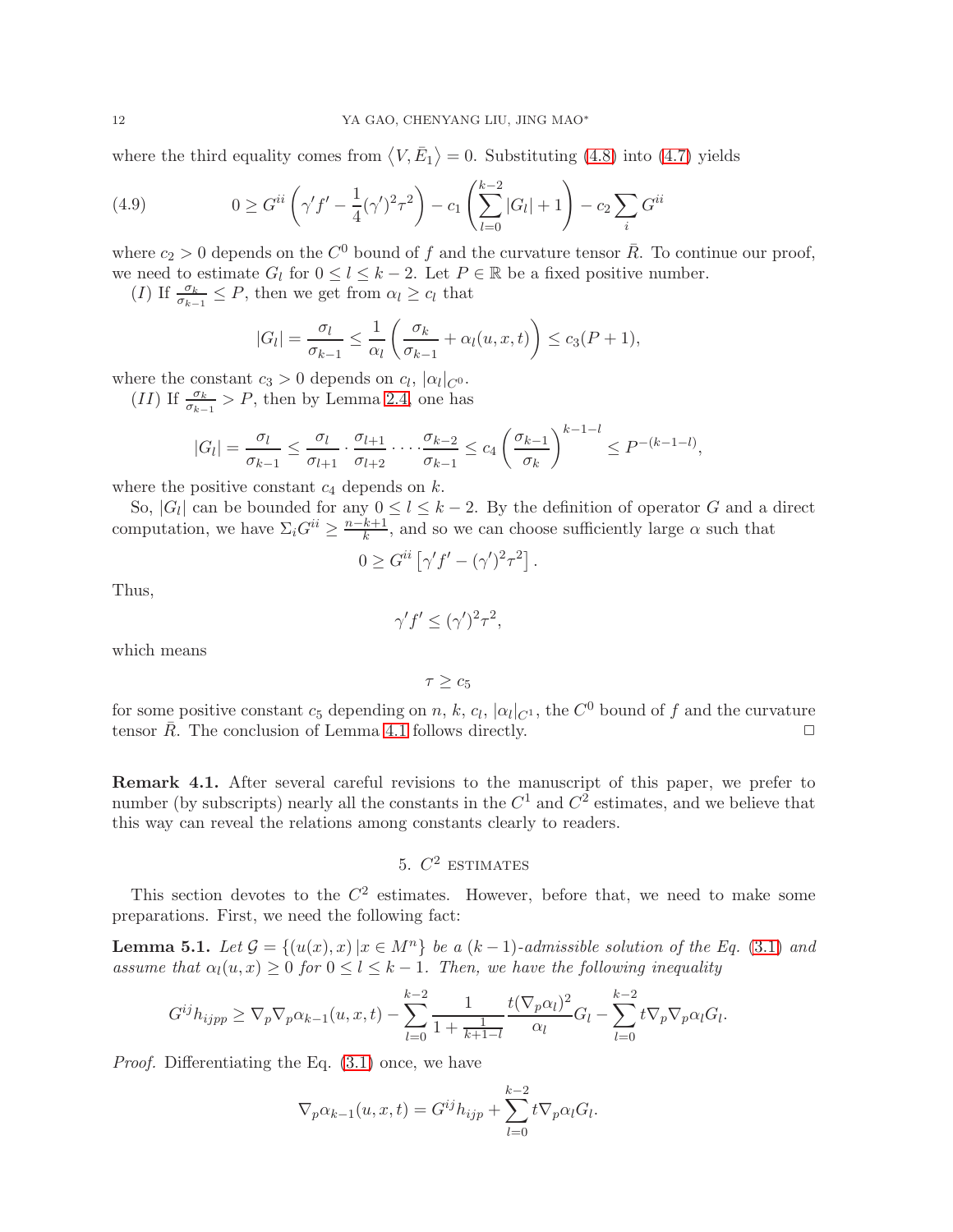Differentiating the Eq. [\(3.1\)](#page-6-1) twice, we obtain

$$
\nabla_p \nabla_p \alpha_{k-1}(u, x, t) = G^{ij, rs} h_{ijp} h_{rsp} + G^{ij} h_{ijpp} + 2 \sum_{l=0}^{k-2} t \nabla_p \alpha_l G_l^{ij} h_{ijp} + \sum_{l=0}^{k-2} t \nabla_p \nabla_p \alpha_l G_l.
$$

Moreover, since the operator  $\left(\frac{\sigma_{k-1}}{\sigma_k}\right)$ σl  $\int^{\frac{1}{k-1-l}}$  is concave for  $0 \le l \le k-2$ , we have (see also (3.10) in [\[11\]](#page-17-3))

$$
G^{ij,rs}h_{ijp}h_{rsp} \le \left(1 + \frac{1}{k-1-l}\right)G_l^{-1}G_l^{ij}G_l^{rs}h_{ijp}h_{rsp}.
$$

Thus, in view that  $G_k$  is concave in  $\Gamma_{k-1}$ , we have

$$
\nabla_{p}\nabla_{p}\alpha_{k-1}(u, x, t) \n\leq \sum_{l=0}^{k-2} t\alpha_{l}G_{l}^{ij, rs}h_{ijp}h_{rsp} + G^{ij}h_{ijpp} + 2\sum_{l=0}^{k-2} t\nabla_{p}\alpha_{l}G_{l}^{ij}h_{ijp} + \sum_{l=0}^{k-2} t\nabla_{p}\nabla_{p}\alpha_{l}G_{l} \n\leq \sum_{l=0}^{k-2} t\alpha_{l}G_{l}^{-1}\left(1 + \frac{1}{k-1-l}\right)(G_{l}^{ij}h_{ijp})^{2} + G^{ij}h_{ijpp} + 2\sum_{l=0}^{k-2} t\nabla_{p}\alpha_{l}G_{l}^{ij}h_{ijp} + \sum_{l=0}^{k-2} t\nabla_{p}\nabla_{p}\alpha_{l}G_{l} \n= \frac{k-l}{k-1-l}\sum_{l=0}^{k-2} t\alpha_{l}G_{l}^{-1}\left(G_{l}^{ij}h_{ijp} + \frac{1}{1+\frac{1}{k-1-l}}\frac{\nabla_{p}\alpha_{l}}{\alpha_{l}}G_{l}\right)^{2} + \sum_{l=0}^{k-2}\frac{1}{1+\frac{1}{k-1-l}}\frac{t(\nabla_{p}\alpha_{l})^{2}}{\alpha_{l}}G_{l} \n+ G^{ij}h_{ijpp} + \sum_{l=0}^{k-2} t\nabla_{p}\nabla_{p}\alpha_{l}G_{l} \n\leq \sum_{l=0}^{k-2}\frac{1}{1+\frac{1}{k-1-l}}\frac{t(\nabla_{p}\alpha_{l})^{2}}{\alpha_{l}}G_{l} + G^{ij}h_{ijpp} + \sum_{l=0}^{k-2} t\nabla_{p}\nabla_{p}\alpha_{l}G_{l},
$$

which completes the proof of Lemma [5.1.](#page-11-1)  $\Box$ 

We also need the following truth:

<span id="page-12-0"></span>**Lemma 5.2.** Let  $\mathcal{G} = \{(u(x), x) | x \in M^n\}$  be a  $(k-1)$ -admissible solution of the Eq. [\(3.1\)](#page-6-1) with the position vector  $V$  in  $\overline{M}$ . We have the following equality

$$
G^{ij}\tau_{ij} + \sum_{k} \tau G^{ij} h_{ik} h_{kj}
$$
  
=  $\left(\nabla_p \alpha_{k-1}(u, x, t) - \sum_{l=0}^{k-2} t \nabla_p \alpha_l G_l + \sum_p G^{ij} \overline{R}_{0ijp}\right) \langle V, E_p \rangle + f' \left(\alpha_{k-1}(u, x, t) - \sum_{l=0}^{k-2} (k-l) t \alpha_l G_l\right).$ 

Proof. By Lemma [2.3,](#page-5-4) we have

$$
\tau_{ij} = -\tau \sum_k h_{ik} h_{kj} + f' h_{ij} + \sum_k (h_{ijk} + \bar{R}_{0ijk}) \langle V, E_p \rangle,
$$

which results in

$$
G^{ij}\tau_{ij} = -\tau G^{ij}\sum_k h_{ik}h_{kj} + f'G^{ij}h_{ij} + \sum_k G^{ij}(h_{ijk} + \bar{R}_{0ijk})\langle V, E_p \rangle.
$$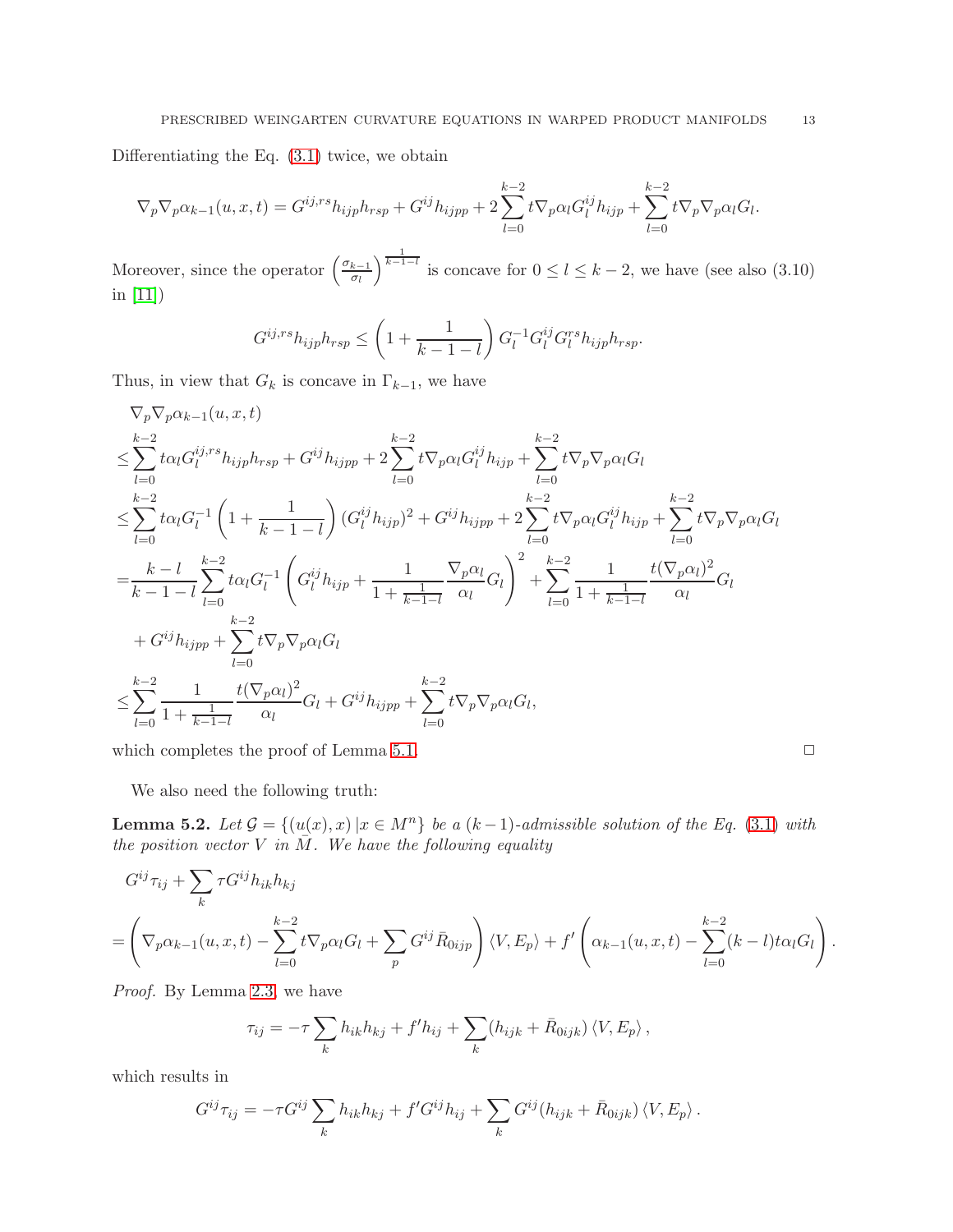Note that

$$
G^{ij}h_{ij} = G - \sum_{l=0}^{k-2} (k-l)\alpha_l G_l = \alpha_{k-1}(u, x, t) - \sum_{l=0}^{k-2} (k-l)\alpha_l G_l
$$

and

$$
G^{ij}h_{ijp} = \nabla_p \alpha_{k-1}(u, x, t) - \sum_{l=0}^{k-2} t \nabla_p \alpha_l G_l.
$$

Thus,

$$
G^{ij}\tau_{ij} = \left(\nabla_p \alpha_{k-1}(u, x, t) - \sum_{l=0}^{k-2} t \nabla_p \alpha_l G_l + \sum_p G^{ij} \overline{R}_{0ijp}\right) \langle V, E_p \rangle
$$

$$
+ f' \left(\alpha_{k-1}(u, x, t) - \sum_{l=0}^{k-2} (k-l) t \alpha_l G_l\right) - \sum_k \tau G^{ij} h_{ik} h_{kj}.
$$

Therefore, we complete the proof.  $\Box$ 

Now we begin to estimate the second fundamental form.

<span id="page-13-1"></span>**Lemma 5.3** ( $C^2$  estimates). Assume that  $k \ge 2$  and

$$
\alpha_l(u, x) \ge c_l > 0, \qquad \forall x \in M^n
$$

for  $0 \leq l \leq k-1$ . If the k-admissible, closed graphic hypersurface  $\mathcal{G} = \{(u(x), x) | x \in M^n\}$ satisfies the Eq. [\(3.1\)](#page-6-1) with the position vector V in  $\overline{M}$ , then there exists a constant C depending on n, k, c<sub>l</sub>,  $|\alpha_l|_{C^2}$ ,  $|\nabla u|_{C^0}$ , the  $C^0$ ,  $C^1$  bounds of f and the curvature tensor  $\overline{R}$  such that for  $1 \leq i \leq n$ , the principal curvatures of G at V satisfy

$$
|\lambda_i(V)| \le C, \qquad \forall x \in M^n.
$$

*Proof.* Since  $k \geq 2$ , G is 2-admissible, for sufficiently large  $c_6$ , one has

$$
|\lambda_i| \le c_6 H,
$$

where the positive constant  $c_6$  depends on n, k. So, we only need to estimate the mean curvature  $H$  of  $G$ . Taking the auxiliary function

$$
W(x) = \log H - \log \tau.
$$

Assume that  $x_0$  is the maximum point of W. Then at  $x_0$ , one has

(5.1) 
$$
0 = W_i = \frac{H_i}{H} - \frac{\tau_i}{\tau}
$$

and

(5.2) 
$$
0 \ge W_{ij}(x_0) = \frac{H_{ij}}{H} - \frac{\tau_{ij}}{\tau}.
$$

Choosing a suitable coordinate system  $\{x^1, x^2, ..., x^n\}$  in the neighborhood of  $X_0 = (u(x_0), x_0) \in$ G such that the matrix  $(h_{ij})_{n \times n}$  is diagonal at  $X_0$ , i.e.,  $h_{ij} = h_{ii} \delta_{ij}$ . This implies at  $x_0$ ,

<span id="page-13-0"></span>(5.3) 
$$
0 \ge G^{ij} W_{ij}(x_0) = \sum_{p=1}^{n} \frac{1}{H} G^{ii} h_{ppii} - \frac{G^{ii} \tau_{ii}}{\tau}.
$$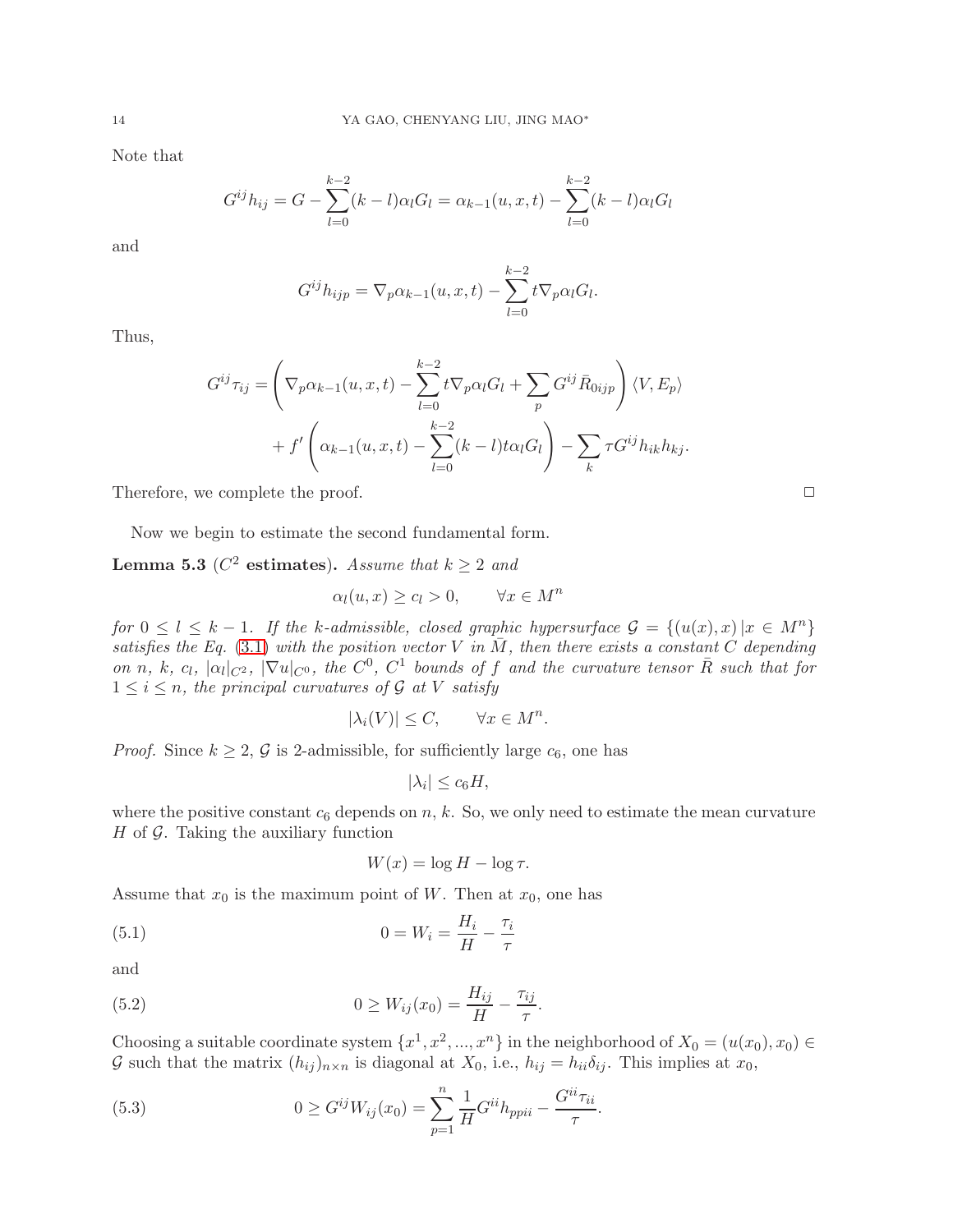By  $(2.3)$ , we can obtain

$$
h_{ppii} = h_{iipp} + h_{pp}^2 h_{ii} - h_{ii}^2 h_{pp} + \bar{R}_{0iip;p} + \bar{R}_{0pip;i} - 2h_{pp}\bar{R}_{piip} + h_{ii}\bar{R}_{0i0i} + h_{pp}\bar{R}_{0ii0} + h_{ii}\bar{R}_{0p0p} + h_{ii}\bar{R}_{0ii0} - 2h_{ii}\bar{R}_{ipip}.
$$

Note that

$$
G^{ij}h_{ij} = G - \sum_{l=0}^{k-2} (k-l)\alpha_l G_l = \alpha_{k-1}(u, x, t) - \sum_{l=0}^{k-2} (k-l)\alpha_l G_l.
$$

So, we have

$$
\sum_{p} G^{ii} h_{ppii} = \sum_{p} G^{ii} (h_{iipp} + \bar{R}_{0iip;p} + \bar{R}_{0pip;i}) - \sum_{p} h_{pp} G^{ii} (h_{ii}^{2} + 2\bar{R}_{pip} - \bar{R}_{0ii0})
$$
  
+ 
$$
\sum_{p} G^{ii} h_{ii} (h_{pp}^{2} - 2\bar{R}_{ipip} + \bar{R}_{0i0i} + \bar{R}_{0p0p} + \bar{R}_{0ii0})
$$
  

$$
\geq \sum_{p} G^{ii} h_{iipp} + (|A|^{2} - c_{8}) \left( \alpha_{k-1}(u, x, t) - \sum_{l=0}^{k-2} (k-l) \alpha_{l} G_{l} \right) - c_{7}
$$
  
- 
$$
H G^{ii} (h_{ii}^{2} + c_{9}),
$$

where the positive constant  $c_7$  depends on the  $C^1$  bound of the curvature tensor  $\bar{R}$ , the positive constants  $c_8$ ,  $c_9$  depend on the  $C^0$  bound of the curvature tensor  $\bar{R}$ . Together with Lemma [5.1,](#page-11-1) we know that  $(5.3)$  becomes

$$
0 \geq \frac{1}{H} \sum_{p=1}^{n} G^{ii} h_{iipp} + \frac{|A|^2 - c_8}{H} \left( \alpha_{k-1}(u, x, t) - \sum_{l=0}^{k-2} (k-l) \alpha_l G_l \right) - \frac{G^{ii} \tau_{ii}}{\tau}
$$
  

$$
- \frac{c_7}{H} \sum_{i} G^{ii} - G^{ii} (h_{ii}^2 + c_9)
$$
  

$$
\geq \frac{1}{H} \sum_{p=1}^{n} \left( \nabla_p \nabla_p \alpha_{k-1}(u, x, t) - \sum_{l=0}^{k-2} \frac{1}{1 + \frac{1}{k+1-l}} \frac{t(\nabla_p \alpha_l)^2}{\alpha_l} G_l - \sum_{l=0}^{k-2} t \nabla_p \nabla_p \alpha_l G_l \right) - \frac{G^{ii} \tau_{ii}}{\tau}
$$
  

$$
+ \frac{|A|^2 - c_8}{H} \left( \alpha_{k-1}(u, x, t) - \sum_{l=0}^{k-2} (k-l) t \alpha_l G_l \right) - \frac{c_7}{H} \sum_{i} G^{ii} - G^{ii} (h_{ii}^2 + c_9).
$$

By Lemma [5.2,](#page-12-0) the above inequality becomes

$$
0 \geq \frac{1}{H} \sum_{p=1}^{n} \left( \nabla_p \nabla_p \alpha_{k-1}(u, x, t) - \sum_{l=0}^{k-2} \frac{1}{1 + \frac{1}{k+1-l}} \frac{t(\nabla_p \alpha_l)^2}{\alpha_l} G_l - \sum_{l=0}^{k-2} t \nabla_p \nabla_p \alpha_l G_l \right) + \frac{|A|^2 - c_8}{H} \left( \alpha_{k-1}(u, x, t) - \sum_{l=0}^{k-2} (k-l) t \alpha_l G_l \right) - \frac{c_7}{H} \sum_i G^{ii} - G^{ii} (h_{ii}^2 + c_9) - \frac{1}{\tau} \left( \nabla_p \alpha_{k-1}(u, x, t) - \sum_{l=0}^{k-2} t \nabla_p \alpha_l G_l + \sum_p G^{ii} \overline{R}_{0iip} \right) \langle V, E_p \rangle - \frac{f'}{\tau} \left( \alpha_{k-1}(u, x, t) - \sum_{l=0}^{k-2} (k-l) t \alpha_l G_l \right) + G^{ii} h_{ii}^2.
$$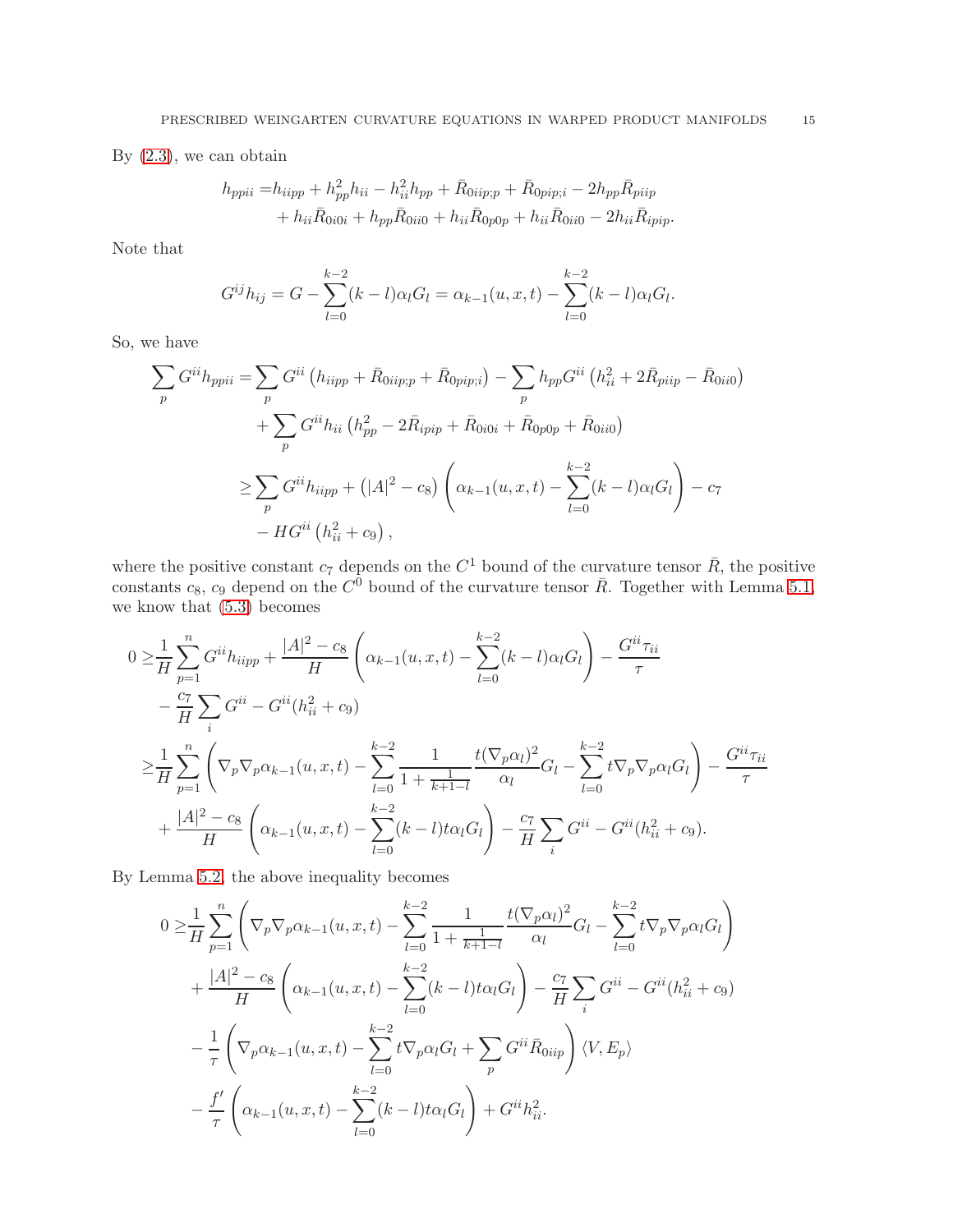Hence, we have

$$
0 \geq \frac{|A|^2}{H} \left( \alpha_{k-1}(u,x,t) - \sum_{l=0}^{k-2} (k-l)t \alpha_l G_l \right) - \left( \frac{c_7}{H} + c_9 \right) \sum_i G^{ii} - \frac{\langle V, E_p \rangle}{\tau} \sum_p G^{ii} \overline{R}_{0iip} + \frac{1}{H} \sum_{p=1}^n \left( \nabla_p \nabla_p \alpha_{k-1}(u,x,t) - \sum_{l=0}^{k-2} t \nabla_p \nabla_p \alpha_l G_l \right) - \frac{\langle V, E_p \rangle}{\tau} \left( \nabla_p \alpha_{k-1}(u,x,t) - \sum_{l=0}^{k-2} t \nabla_p \alpha_l G_l \right) - \left( \frac{c_8}{H} + \frac{f'}{\tau} \right) \left( \alpha_{k-1}(u,x,t) - \sum_{l=0}^{k-2} (k-l)t \alpha_l G_l \right).
$$

A direction calculation implies

(5.4) 
$$
|\nabla_p \alpha_{k-1}(u, x, t)| \leq c_{10}, \quad |\nabla_p \nabla_p \alpha_{k-1}(u, x, t)| \leq c_{11}(1 + H),
$$

where the positive constant  $c_{10}$  depends on  $|\alpha_l|_{C^1}$ , and the positive constant  $c_{11}$  depends on  $|\alpha_l|_{C^2}$ . So

$$
-\frac{1}{H}c_{12}\left(\sum_{l=0}^{k-2}|G_{l}|+1\right)(H+1)-c_{13}\left(\sum_{l=0}^{k-2}|G_{l}|+1\right)
$$
  

$$
\leq \frac{1}{H}\sum_{p=1}^{n}\left(\nabla_{p}\nabla_{p}\alpha_{k-1}(u,x,t)-\sum_{l=0}^{k-2}t\nabla_{p}\nabla_{p}\alpha_{l}G_{l}\right)-\frac{\langle V,E_{p}\rangle}{\tau}\left(\nabla_{p}\alpha_{k-1}(u,x,t)-\sum_{l=0}^{k-2}t\nabla_{p}\alpha_{l}G_{l}\right)
$$

$$
-\left(\frac{c_{8}}{H}+\frac{f'}{\tau}\right)\left(\alpha_{k-1}(u,x,t)-\sum_{l=0}^{k-2}(k-l)t\alpha_{l}G_{l}\right)
$$

where the positive constant  $c_{12}$  depends on  $c_8$ ,  $c_{10}$ , the  $C^1$  bound of f, and the positive constant  $c_{13}$  depends on  $c_8$ ,  $c_{11}$ , the  $C^1$  bound of f. Then, together with the fact  $|A|^2 \geq \frac{1}{n}H^2$ , we have

$$
\frac{1}{n}H\alpha_{k-1}(u,x,t) - \left(\frac{c_7}{H} + c_{14}\right) \sum_i G^{ii}
$$
\n
$$
\leq \frac{|A|^2}{H} \left(\alpha_{k-1}(u,x,t) - \sum_{l=0}^{k-2} (k-l)t\alpha_l G_l\right) - \left(\frac{c_7}{H} + c_9\right) \sum_i G^{ii} - \frac{\langle V, E_p \rangle}{\tau} \sum_p G^{ii} \overline{R}_{0iip},
$$

where the positive constant  $c_{14}$  depends on  $c_9$ , the  $C^0$  bound of the curvature tensor  $\bar{R}$ . Combining the fact  $\Sigma_i G^{ii} \geq \frac{n-k+1}{k}$  with the above two inequalities, we have

$$
0 \geq \frac{1}{n} H\alpha_{k-1}(u, x, t) - \left(\frac{c_7}{H} + c_{14}\right) - \frac{1}{H}c_{12}\left(\sum_{l=0}^{k-2} |G_l| + 1\right)(H+1) - c_{13}\left(\sum_{l=0}^{k-2} |G_l| + 1\right).
$$

Let us divide the rest of the proof into two cases:

Case I. If  $\frac{\sigma_k}{\sigma_{k-1}} \leq H^{\frac{1}{k}}$ , then we get from  $\alpha_l \geq c_l$  that

$$
|G_l| = \frac{\sigma_l}{\sigma_{k-1}} \le \frac{1}{\alpha_l} \left( \frac{\sigma_k}{\sigma_{k-1}} + \alpha_l(u, x, t) \right) \le c_{15}(H^{\frac{1}{k}} + 1),
$$

where the positive constant  $c_{15}$  depends on  $c_l$ ,  $|\alpha_l|_{C^0}$ . Thus, we have a contradiction when H is large enough, which implies  $H \leq C$ .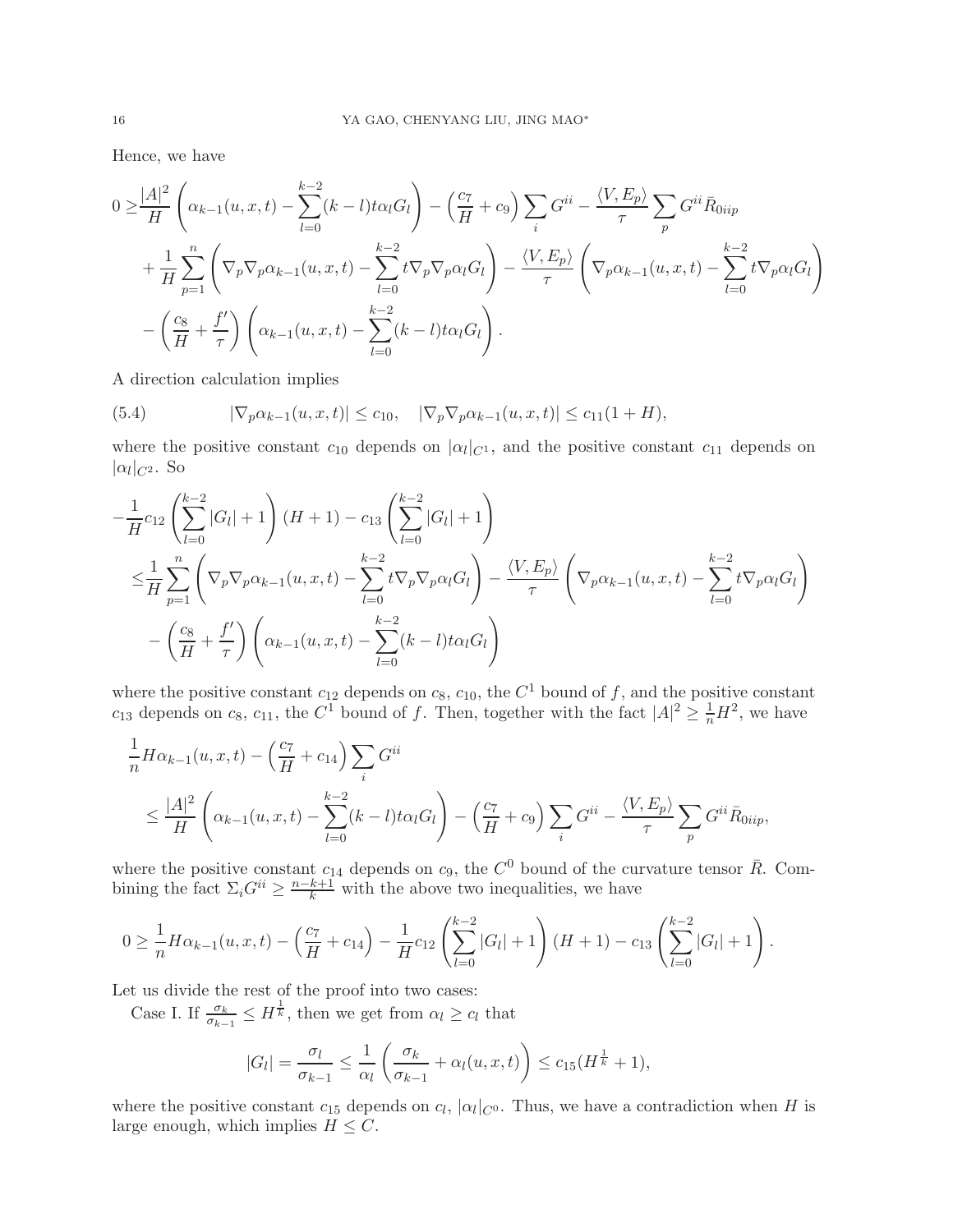Case II. If  $\frac{\sigma_k}{\sigma_{k-1}} > H^{\frac{1}{k}}$ , then by Lemma [2.4,](#page-5-3) one has

$$
|G_l| = \frac{\sigma_l}{\sigma_{k-1}} \le \frac{\sigma_l}{\sigma_{l+1}} \cdot \frac{\sigma_{l+1}}{\sigma_{l+2}} \cdot \dots \cdot \frac{\sigma_{k-2}}{\sigma_{k-1}} \le c_{16} \left(\frac{\sigma_{k-1}}{\sigma_k}\right)^{k-1-l} \le H^{-\frac{k-1-l}{k}},
$$

where the constant  $c_{16} > 0$  depends on k. In this case, we can also derive  $H \leq C$  easily.

<span id="page-16-0"></span>In sum, the conclusion of Lemma [5.3](#page-13-1) follows directly by using the fact  $|\lambda_i| \leq c_6 H$ .

### <span id="page-16-1"></span>6. Existence

In this section, we use the degree theory for nonlinear elliptic equations developed in [\[15\]](#page-17-12) to prove Theorem [1.2.](#page-1-3)

After establishing a prior estimates (see Lemmas [3.1,](#page-6-2) [4.1](#page-8-1) and [5.3\)](#page-13-1), we know that the Eq. [\(3.1\)](#page-6-1) is uniformly elliptic. By [\[4\]](#page-17-13), [\[13\]](#page-17-14) and Schauder estimates, we have

$$
(6.1) \t\t |u|_{C^{4,\alpha}(M^n)} \leq C
$$

for any k-convex solution  $\mathcal G$  to the equation [\(3.1\)](#page-6-1). Define

$$
C_0^{4,\alpha}(M^n) = \{ u \in C^{4,\alpha}(M^n) : \mathcal{G} = \{ (u(x),x) \mid x \in M^n \} \text{ is } k-\text{convex} \}.
$$

Let us consider the function

$$
F(\cdot;t): C_0^{4,\alpha}(M^n) \to C^{2,\alpha}(M^n),
$$

which is defined by

$$
F(u,x,t) = \frac{\sigma_k(\kappa(V))}{\sigma_{k-1}(\kappa(V))} - \sum_{l=0}^{k-2} t\alpha_l(u,x) \frac{\sigma_l(\kappa(V))}{\sigma_{k-1}(\kappa(V))} - \alpha_{k-1}(u,x,t).
$$

Set

$$
\mathcal{O}_R = \{ u \in C_0^{4,\alpha}(M^n) : |u|_{C^{4,\alpha}(M^n)} < R \},
$$

which clearly is an open set in  $C_0^{4,\alpha}$  $0^{4,\alpha}(M^n)$ . Moreover, if R is sufficiently large,  $F(u, x, t) = 0$ does not have solution on  $\partial \mathcal{O}_R$  by the priori estimate established in [\(6.1\)](#page-16-1). Therefore, the degree deg ( $F(\cdot;t), \mathcal{O}_R$ , 0) is well-defined for  $0 \le t \le 1$ . Using the homotopic invariance of the degree, we have

$$
\deg(F(\cdot; 1), \mathcal{O}_R, 0) = \deg(F(\cdot; 0), \mathcal{O}_R, 0).
$$

Lemma [3.2](#page-7-0) shows that  $u = u_0$  is the unique solution to the above equation for  $t = 0$ . By direct calculation, one has

$$
F(su_0, x; 0) = [1 - \varphi(su_0)] \frac{\sigma_k(e)}{\sigma_{k-1}(e)} \frac{f'(su_0)}{f(su_0)}.
$$

Using the fact  $\varphi(u_0) = 1$ , we have

$$
\delta_{u_0} F(u_0, x; 0) = \frac{d}{ds}\bigg|_{s=1} F(su_0, x; 0) = -\varphi'(u_0) \frac{\sigma_k(e)}{\sigma_{k-1}(e)} \frac{f'(u_0)}{f(u_0)} > 0,
$$

where  $\delta F(u_0, x; 0)$  is the linearized operator of F at  $u_0$ . Clearly,  $\delta F(u_0, x; 0)$  has the form

$$
\delta_{\omega} F(u_0, x; 0) = -a^{ij}\omega_{ij} + b^i \omega_i - \varphi'(u_0) \frac{\sigma_k(e)}{\sigma_{k-1}(e)} \frac{f'(u_0)}{f(u_0)} \omega,
$$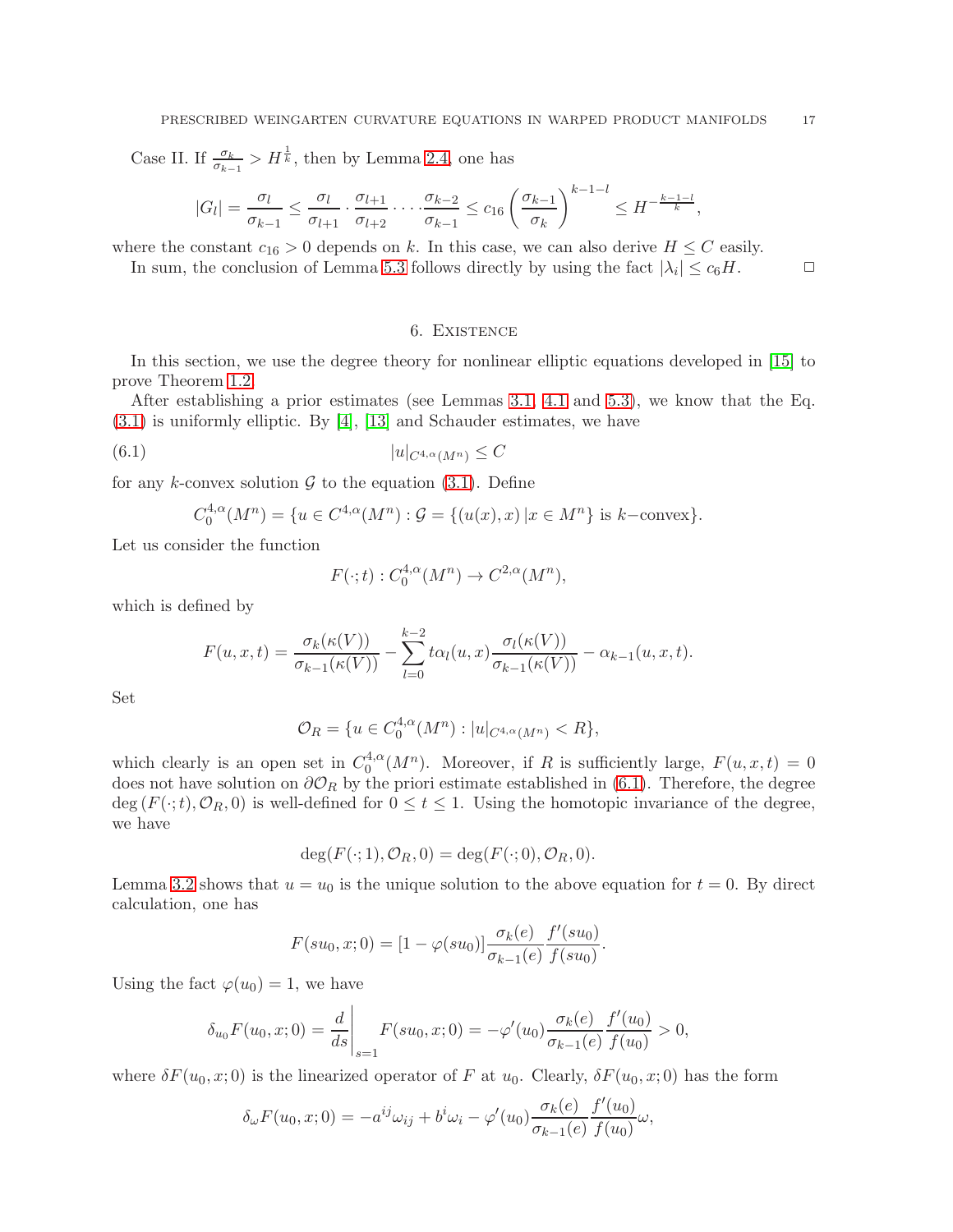where  $(a^{ij})_{n \times n}$  is a positive definite matrix. Since  $-\varphi'(u_0) \frac{\sigma_k(e)}{\sigma_{k-1}(e)}$  $\sigma_{k-1}(e)$  $\frac{f'(u_0)}{f(u_0)} > 0$ , then  $\delta F(u_0, x; 0)$  is an invertible operator. Therefore,

$$
\deg(F(\cdot; 1), \mathcal{O}_R, 0) = \deg(F(\cdot; 0), \mathcal{O}_R, 0) = \pm 1,
$$

which implies that we can obtain a solution at  $t = 1$ . This finishes the proof of Theorem [1.2.](#page-1-3)

#### **ACKNOWLEDGMENTS**

This work is partially supported by the NSF of China (Grant Nos. 11801496 and 11926352), the Fok Ying-Tung Education Foundation (China) and Hubei Key Laboratory of Applied Mathematics (Hubei University). The authors sincerely thank Mr. Agen Shang and Prof. Qiang Tu for sending the digital version of the reference [\[27\]](#page-18-5) to them.

#### **REFERENCES**

- <span id="page-17-10"></span>[1] F. Andrade, J. Barbosa, J. de Lira, Closed Weingarten hypersurfaces in warped product manifolds, Indiana Univ. Math. J. 58 (2009) 1691–1718.
- <span id="page-17-6"></span><span id="page-17-0"></span>[2] L. Chen, A G. Shang, Q. Tu, A class of prescribed Weingarten curvature equations in Euclidean space, Commun. Partial Differential Equations  $46(7)$  (2021) 1326–1343.
- [3] D. G. Chen, H. Z. Li, Z. Z. Wang, Starshaped compact hypersurfaces with prescribed Weingarten curvature in warped product manifolds, Calc. Var. Partial Differential Equations 57 (2018), Article No. 42.
- <span id="page-17-13"></span>[4] L. Evans, Classical solutions of fully nonlinear, convex, second-order elliptic equations, Commun. Pure Appl. Math. 35 (1982) 333–363.
- <span id="page-17-7"></span>[5] P. Freitas, J. Mao, I. Salavessa, Spherical symmetrization and the first eigenvalue of geodesic disks on manifolds, Calc. Var. Partial Differential Equations 51 (2014) 701–724
- <span id="page-17-4"></span>[6] J. X. Fu, S. T. Yau, A Monge-Ampère type equation motivated by string theory, Commun. Anal. Geom. 15(1) (2007) 29–76.
- <span id="page-17-5"></span>[7] J. X. Fu, S. T. Yau, The theory of superstring with flux on non-Kähler manifolds and the complex *Monge-Ampère equation*, J. Differential Geom.  $78(3)$  (2008) 369–428.
- [8] P. F. Guan, J. Li, A mean curvature type flow in space forms, Int. Math. Res. Not. 13 (2015) 4716–4740.
- [9] P. F. Guan, X. N. Ma, The Christoffel-Minkowski problem I: Convexity of solutions of a Hessian equation, Invent. Math.  $151(3)$  (2003) 553-577.
- [10] P. F. Guan, C. Y. Ren, Z. Z. Wang, Global  $C^2$ -estimates for convex solutions of curvature equations, Commun. Pure Appl. Math. 68 (2015) 1287–1325.
- <span id="page-17-8"></span><span id="page-17-3"></span>[11] P. F. Guan, X. W. Zhang, A class of curvature type equations, available online at [arXiv:1909.03645.](http://arxiv.org/abs/1909.03645)
- <span id="page-17-14"></span>[12] N. N. Katz, K. Kondo, Generalized space forms, Trans. Amer. Math. Soc. 354 (2002) 2279-2284.
- [13] N. Krylov, Boundedly inhomogeneous elliptic and parabolic equations in a domain, Izv. Akad. Nauk SSSR Ser. Mat. 47 (1983) 75–108.
- <span id="page-17-2"></span>[14] N. Krylov, On the general notion of fully nonlinear second order elliptic equation, Trans. Amer. Math. Soc. **347**(3) (1995) 857–895.
- <span id="page-17-12"></span>[15] Y. Y. Li, Degree theory for second order nonlinear elliptic operators and its applications, Commun. Partial Differential Equations 14 (1989) 1541–1578.
- <span id="page-17-11"></span>[16] M. Lin, N. S. Trudinger, On some inequalities for elementary symmetric functions, Bull. Aust. Math. Soc. 50 (1994) 317–326.
- <span id="page-17-1"></span>[17] W. Lu, J. Mao, C. X. Wu, L. Z. Zeng, Eigenvalue estimates for the drifting Laplacian and the p-Laplacian on submanifolds of warped products, Applicable Analysis 100(11) (2021) 2275–2300.
- <span id="page-17-9"></span>[18] J. Mao, Eigenvalue inequalities for the p-Laplacian on a Riemannian manifold and estimates for the heat kernel, J. Math. Pures Appl. **101** (2014) 372-393.